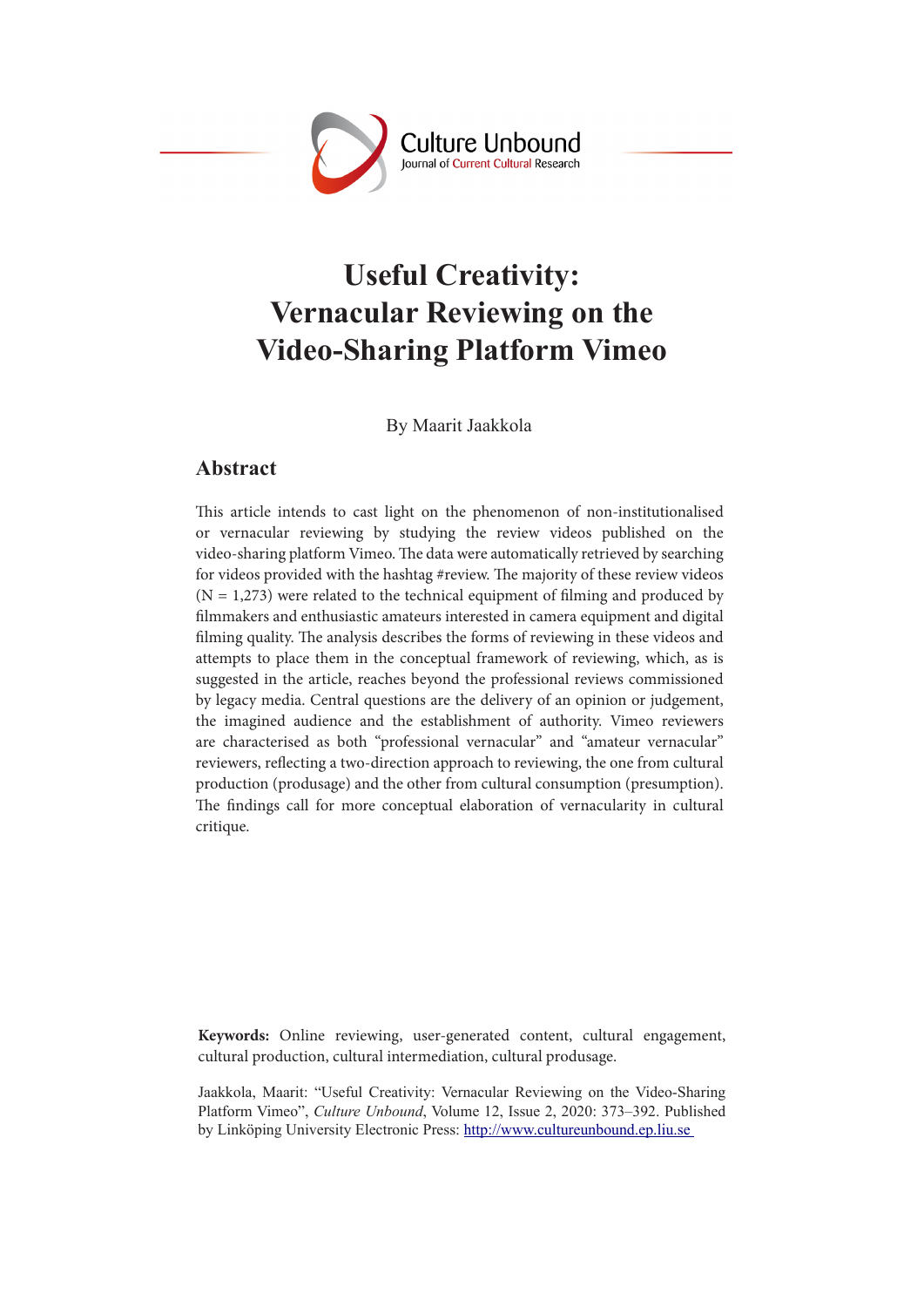## **Introduction**

In the era of mass media, reviewing new cultural products on the market was for a long time a task for professional journalists, reviewers and critics only. Due to the technological possibilities of the internet, producers of goods and services have learned to endorse amateur and consumer product reviews, and the platform economy has produced forums for ordinary people to start evaluating those products out of their own initiative. Because of these changes, the definitions of reviewing should be reconsidered and examined in digital platforms as an online-native phenomenon.

This article takes a look at one particular form of reviewing on one platform: review videos published on the popular global video-sharing service Vimeo. The analysis, based on videos provided with the hashtag #review, intends to find out how reviewing is manifest in the Vimeo community and how the general characteristics of reviewing applies to this specific context. Examining the range of user-generated reviews can increase our understanding of how people form evaluative relationships to cultural products and, more generally, how cultural relationships to today's goods and services are constructed on social media. Vimeo's review videos present an online-native and bottom-up form of reviewing new cultural products, casting more light on the cultural engagement of the audiences and consumers.

The focus of this analysis is on mapping and describing the applications of the genre of review in relation to different topics on Vimeo, a video platform that is less driven by entertainment goals than the more mainstream and popular video platform YouTube. The analysis is part of an endeavour to understand the creation of reviews by ordinary people in non-institutionalised settings so-called vernacular reviewing. As the review videos provide us with a niche that is comparable across platforms, the study may also deliver information on how Vimeo potentially differs from YouTube, which seems to have developed some very distinct ways of "grammars" penetrating genres, inclusive reviews, such as unboxing, let's plays and tutorials (see Jaakkola 2018).

I will first place the Vimeo review videos in the context of the genre of reviewing. Thereafter, I will offer a brief look at Vimeo as a video publishing and sharing platform in the social media ecology. The empirical analysis focuses, first, on the identification of different types of review videos, examined through the cultural objects chosen for review (what is reviewed). Second, the analysis moves on to a more qualitative approach based on the identification of usefulness being a central dimension of the genre. Instead of focusing on individual producers, the analysis seeks to find common traits in the video reviews by describing common characteristics of the type of reviewing that Vimeo review videos represent. At the end of the article, I will discuss the place and the significance of usefulness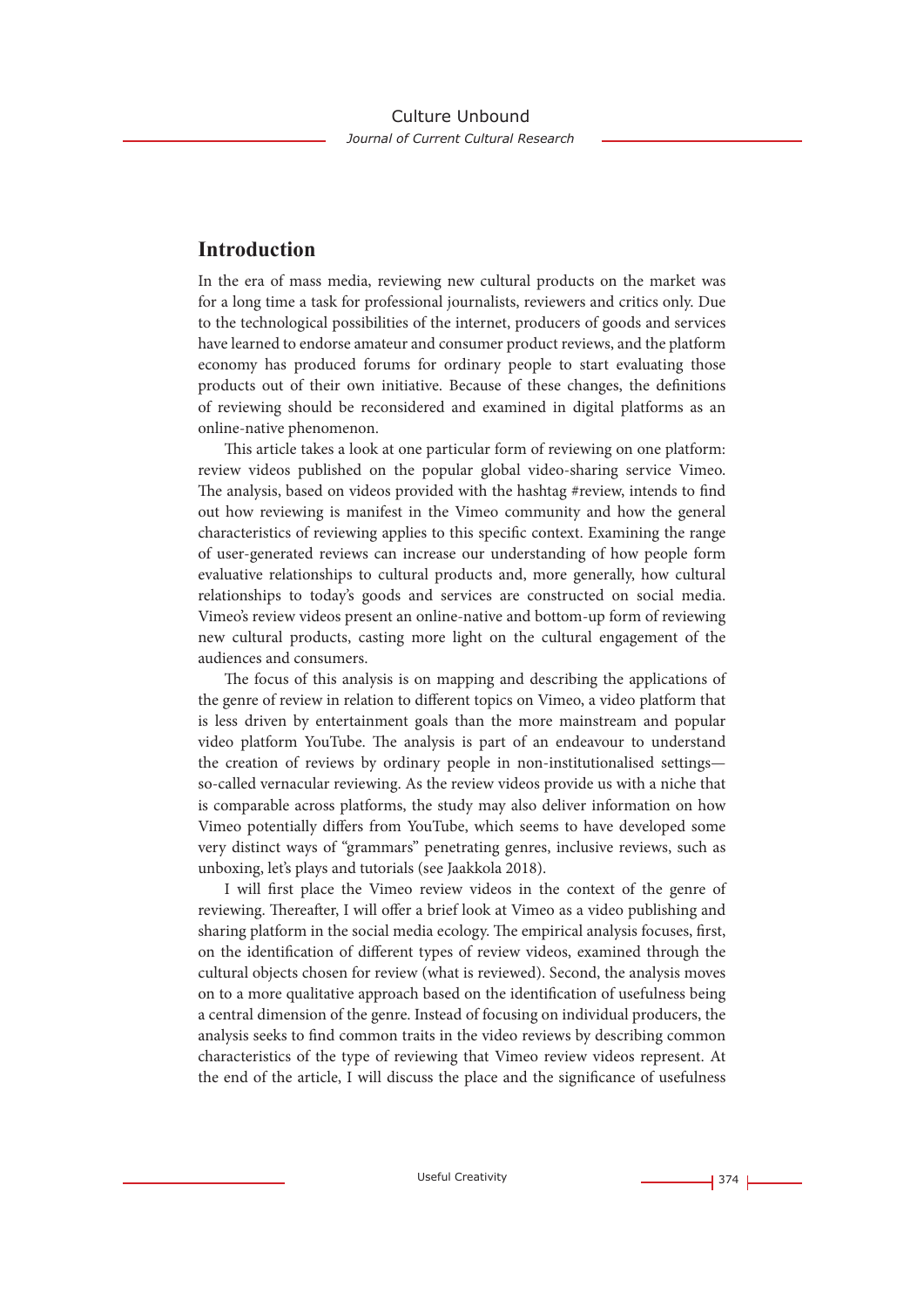in the user-generated reviews as they appear on Vimeo. My hope is that the analysis on Vimeo reviews will add to our knowledge of vernacular reviewing as a platform-specific online creativity, related to a digital-native genre.

### **Institutional and Vernacular Reviewing**

The genre of review refers to a form of presentation in which an author creates, motivates and delivers an informed opinion about a cultural object to the public (Blank 2007). Reviews are "public summaries and evaluations that assist readers to be more knowledgeable in their choice, understanding, or appreciation of products or performances", answering two questions: "what is it? Is it any good?" (Blank 2007: 7).

"Criticism" and "reviewing" have typically been implied to mean assessments of quality, with "reviewing" subordinated to the more serious and legitimate "criticism" (Carroll 2009, Hohendahl 1982). Criticism is "studied evaluation" (Titchener 1998: 3) or "evaluation grounded in reasons" (Carroll 2009) that is used to describe an expert's evaluation of an event, while a review is "a report with opinion", characterised by a journalistic "who-did-what-when approach" and typically written for a wider audience by a generalist who qualifies as "an entertainment writer with a host of newspaper-based obligations" (Titchener 1998: 3). Whereas criticism is expected to go deeper into the contexts of production, the (institutionalised form of) reviewing is supposed to deliver a motivated opinion in a convincing way.

The traditional institution of reviewing (see, e.g., Hohendahl, 1982) has been challenged by modifications in technology and culture (see, e.g., Corner, 2013; Gillespie, 2012). So far, it has become common to distinguish between professional and amateur reviews (Verboord 2010, 2011, 2012, 2014; Kammer 2015, Steiner 2010). The relationship between the institutionalised or classical criticism and the online-native genre of (amateur) review has been examined in terms of migration from old media to new platforms (Domsch 2009, Orlik 2016, Rixon 2017, Gillespie 2012), a manifestation of diversification and democratization of opinion (McWhirther 2016, Frey & Sayad 2015), and professionalisation of the amateur activity of reviewing (Beaudouin & Pasquier 2017, McAuley & Leskovec 2013, Beuscart & Mellet 2016). The starting point for an increasing research interest is that, since the advent of the technological possibilities provided by social media, an increasing number of self-titled reviewers, in contrast to reviewing professionals who are commissioned and paid by media organisations and users contributing to platforms with pre-established amateur roles and genres, are producing reviews (Rixon 2017, Gillespie 2012). These reviews are more and more often published on so-called multi-purpose platforms where no generic expectations and restrictions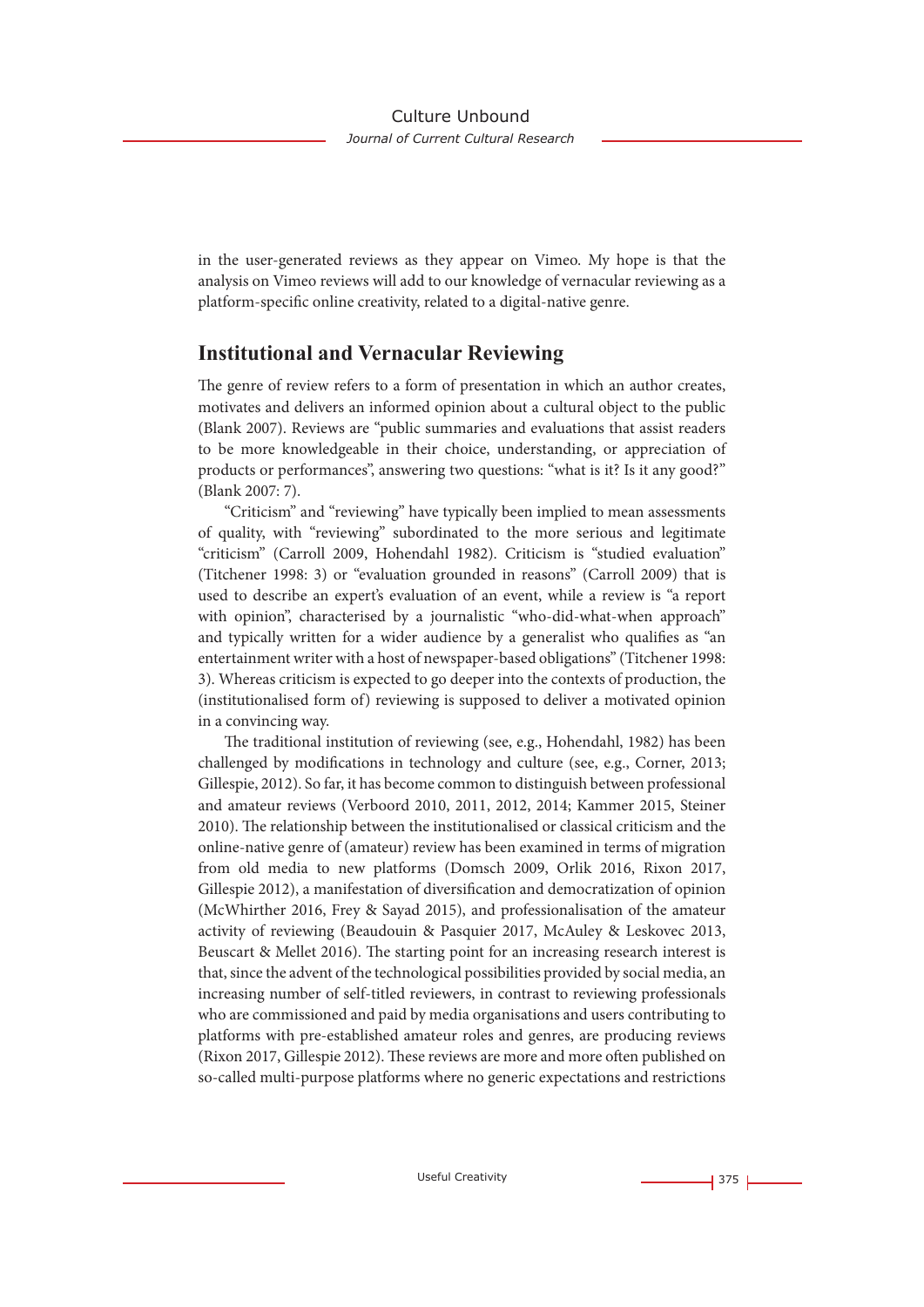are available, in the way that the many platforms such as Internet Movie Database (IMDb) or Rotten Tomatoes are designed to publish "customer" or "amateur reviews"; instead, the users producing evaluations on cultural products are free to define the content of the genre and move from one storytelling mode to another to fulfil the reviewing function. The works published are not only limited to the written text, and not even to a single platform, content being spread across different platforms to reach different audiences.

In other words, evaluations of cultural products by ordinary people are non-institutional cultural forms and practices, as they are not coherently supported by any organisations that would centrally define the objectives and means of reviewing (Howard 2010). Vernacular uses of discourses emerge "from discussions between self-identified smaller communities" within larger communities and have been conceptualised as an expression of alterity to the institutional power (Howard 2010, Conti 2013). Being in a dialectical relationship with the institutionalised forms of discourse, vernacular discourses emerge through the appropriation of dominant discourses in ways that are better suited to the vernacular community (Conti 2013, Howard 2008). Theorists of vernacularity have thus viewed the institutional and the vernacular as fundamentally inseparable, with the vernacular establishing its meaning by asserting itself against the institutional (Howard 2008, 2010).

At a more general and less genre-specific level, the participation or online practices by ordinary users have been captured, above all two concepts that are of relevance here: "vernacular creativity" (Burgess 2006) and "platform vernacular" (Gibbs et al. 2015). Burgess (2006: 206) defines vernacular creativity as "the process by which available cultural resources—are recombined in novel ways, so that they are both recognizable because of their familiar elements, and create affective impact through the innovative process of this recombination." Platform vernacular adds the production context to this activity, referring to "shared (but not static) conventions and grammars of communication, which emerge from the ongoing interactions between platforms and users" (Gibbs et al. 2015: 257).

Vernacular reviewers are thus employing strategies of institutionalised reviewing, but they may give the activity altered meanings. As criticism and reviewing can be seen as ends of a sliding scale, where criticism represents in-depth analysis with more requirements for argumentation and reflexivity and reviewing denotes a more non-reflective, spontaneous reaction to a cultural object, the categories of "professional" and "amateur" reviewing can be regarded as parts of a continuum. The same applies to the degree of institutionalisation, i.e., between institutionalised forms of professional and amateur reviewing and their non-institutionalised counterparts. While the institutionalised forms of reviewing are typically attached to high culture aesthetics and the aesthetics of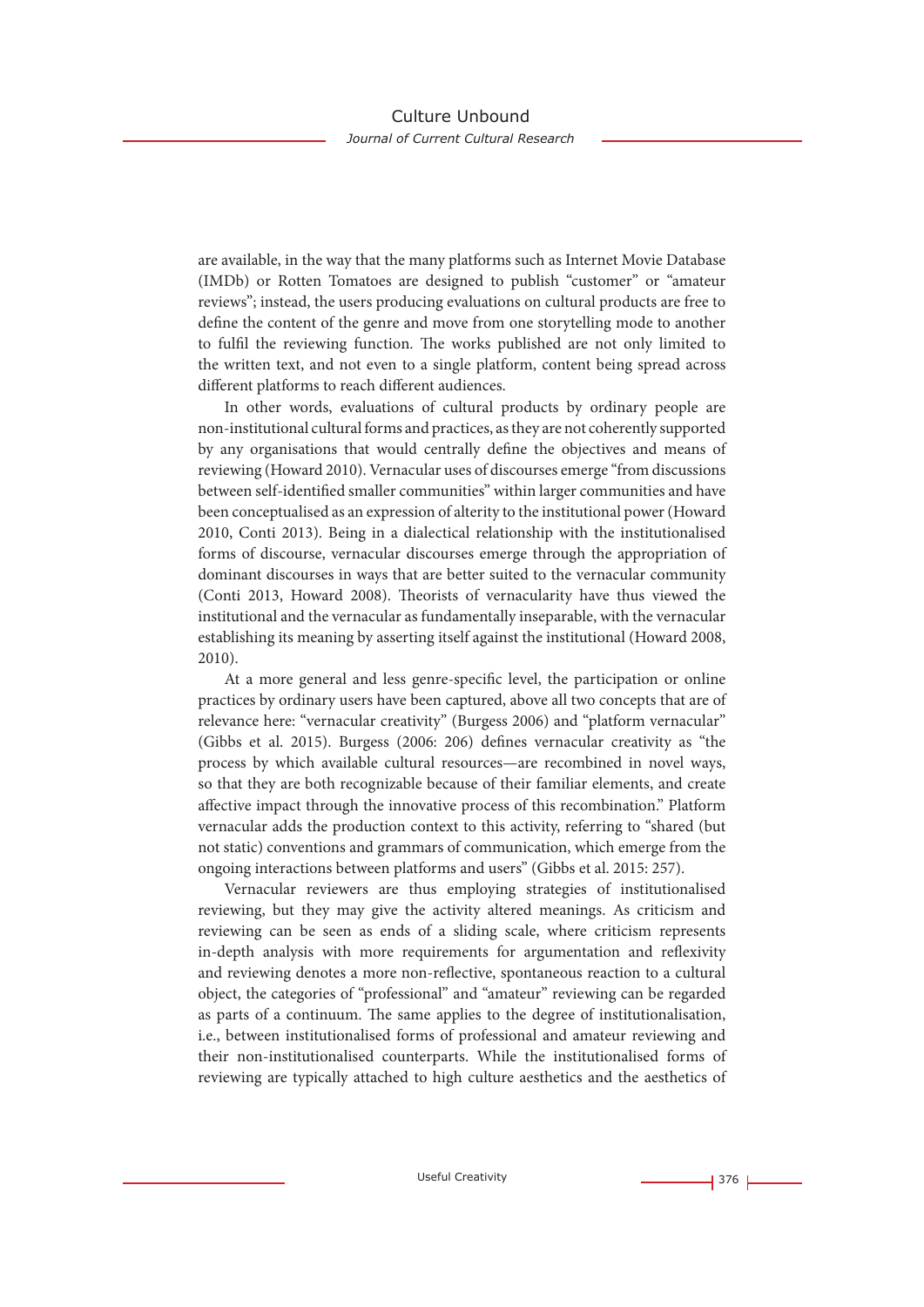everyday life, vernacular reviews more typically deal with popular culture and ordinary consumption (Gronow & Warde 2011), setting the focus beyond the artistic realm. Within this broad spectrum, they are likely to show a wide scale of rationalisation of practice that position the producers very differently and render their own standards of quality.

### **Vimeo as a Video-sharing Platform**

Vimeo, just like the more popular video platform YouTube, is a video-sharing website in which users can upload, share and watch videos. Vimeo was founded three months before YouTube, in October 2004, by two American entrepreneurs, Jake Lodwick and Zach Klein. Vimeo became known for its early technological advancements, as it established a video-on-demand service (VOD) and supported HD earlier than YouTube.

Vimeo is often seen as an alternative or opposite to YouTube, which has, as one of the most frequently-used social media platforms in the world, received more of a mass audience and popular character. As a smaller and more limited community, it is regarded as more "indie", more "mature" and "tasteful", more "supportive", and more "professional" or "academic" (see, e.g., Quora 2018). Unlike YouTube, Vimeo does not run advertisements, but is based on a premium model that allows users to upgrade their free accounts to Plus or Pro level. In its corporate narrative, Vimeo presents itself as "a supportive community covering a wide range of interests" and "a community of real, amazing humans" (Vimeo 2018c).

An audiovisual media environment has been less discussed in the context of reviewing, which, at least in regard to amateur forms, has had a focus more on blogs, in which the written text is central, and podcasts, which are based on oral communication. The review video thus features a distinct form of user-generated reviewing, placing visual and oral means and faces (personalities) in more an important role than in other reviewing activities. Reviewing has, however, institutionalised roots even in the broadcast media. Most television reviews have, indeed, been focused on films, like the long-running television review programmes presented by Robert Ebert and Gene Siskel (*At the Movies* in the U.S.), Barry Norman and Jonathan Ross (*Film on the BBC* in Britain), or Margaret Pomeranz and David Stratton (*The Movie Show* on the ABC in Australia).

Vimeo allows videos in all genres, with the only condition that they should be original and indicate creative expression. In video cultures, different forms of metacommentaries have become increasingly common, as shown in the video genres of tutorials (e.g., cosmetics), walk-throughs (e.g., gaming), experiments (as used in many pranks or life hacks), and many others (Jaakkola 2018). Ordinary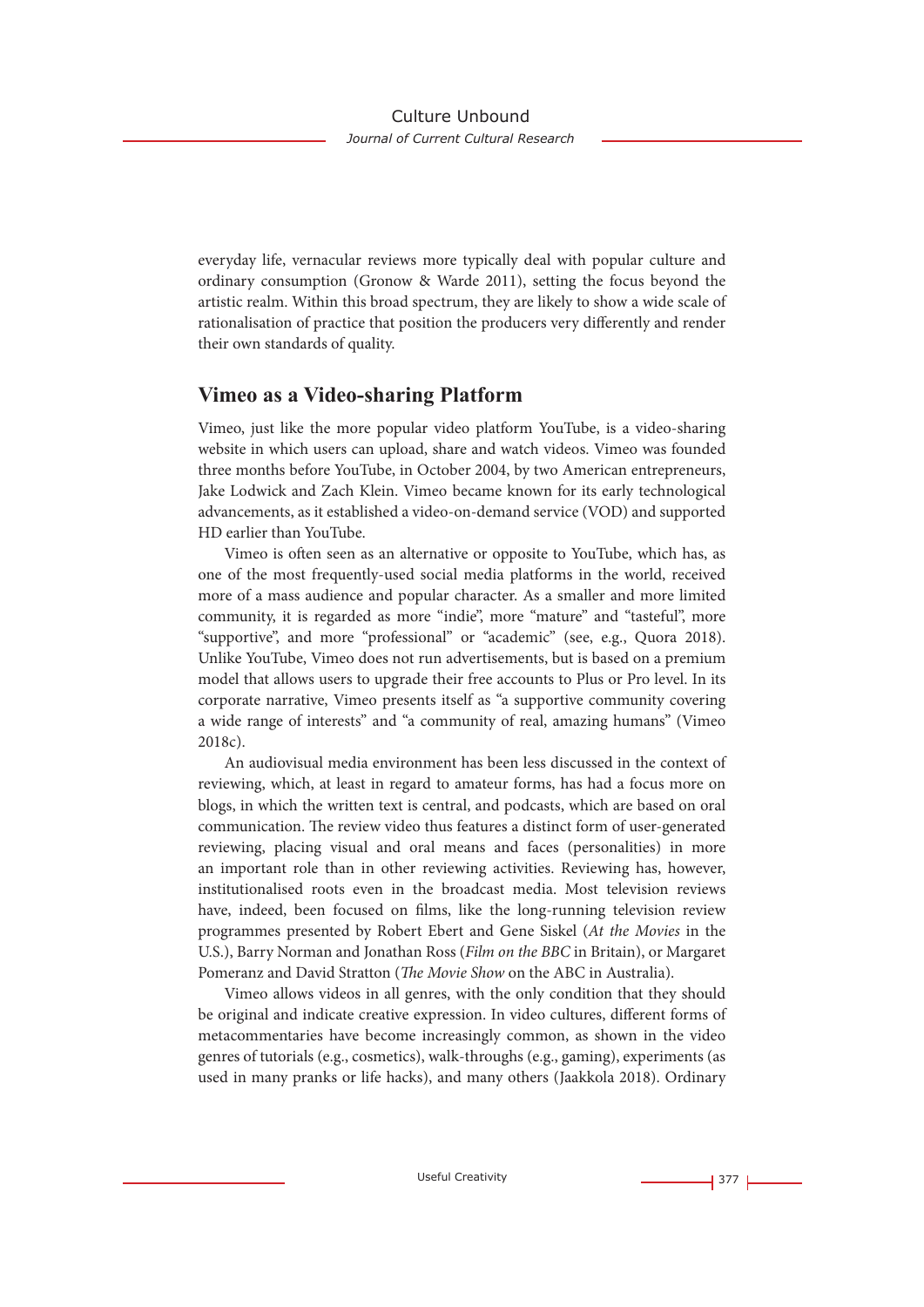users may show how they play a game, put on makeup, cook, eat, or perhaps play with toys, and share these experiences with other users. Even if many of these acts may only have an entertaining function, in attachment to these filmed activities the users have the possibility to create critical distance from the cultural products and act as "everyday amateur experts" by commenting, interpreting, evaluating, contextualising and improving the activities related to the cultural products (Kristensen & From 2017).

As with any other platform, the video platform creates affordances that both enable and restrict certain functions and activities. The possibility of ad-free displays on Vimeo may play a role for reviewers and add to its attractivity. Since the mediating organisation that has traditionally guaranteed the detachment of intermediaries from production is omitted in the vernacular forms of reviewing (see, e.g., Shirky 2008), vernacular reviewers act closer to the industries producing the products to be reviewed. Explicit commercial content is more seldom seen on Vimeo, as promotional videos (e.g. product demos) and videos focused on short-term sales (e.g., real estate walk-throughs) are advised to be kept private on Vimeo (Vimeo 2018c). However, commercial content is allowed: "As long as you make it clear in the description that you are sharing the video as an example of your creative work and not as an actual advertisement, you can upload videos with commercial content even if you are not a PRO user. To qualify for this exception, you must be an independent artist or a production company or a non-profit organization" (Vimeo 2018b).

Vimeo may also attract producers who do not strive for the widest possible audiences and highest grade of visibility with a strategic plan of becoming "influencers" or otherwise turning their activities economically beneficial, but in the first place just want a platform on which to share their work. This way, the platform also creates a horizon of expectations regarding the form and style of the content. On Vimeo, films and filmmaking form a normative centre which the content is typically mirrored against. Indeed, the name Vimeo is an anagram of the word "movie"—as well as a combination of "video" and "me"—and thus the focus is expected to be on films. However, as can also be seen in the sample, many users do not necessarily make an exclusive choice between Vimeo and YouTube but have accounts on both, perhaps in the hope of reaching different audiences or temporarily testing out which platform functions better, or to gain practical knowledge of them both as a publisher.

Vimeo has adopted the term "Vimeans", a counterpart to "Tubers" on YouTube, to refer to the members of the community, thus implying a sense of affinity and exclusivity. Vimeo calls the video publishers "creators", in the same fashion than YouTube has established the term "content creators" to denote the users producing, publishing and sharing videos. These users may be individual persons,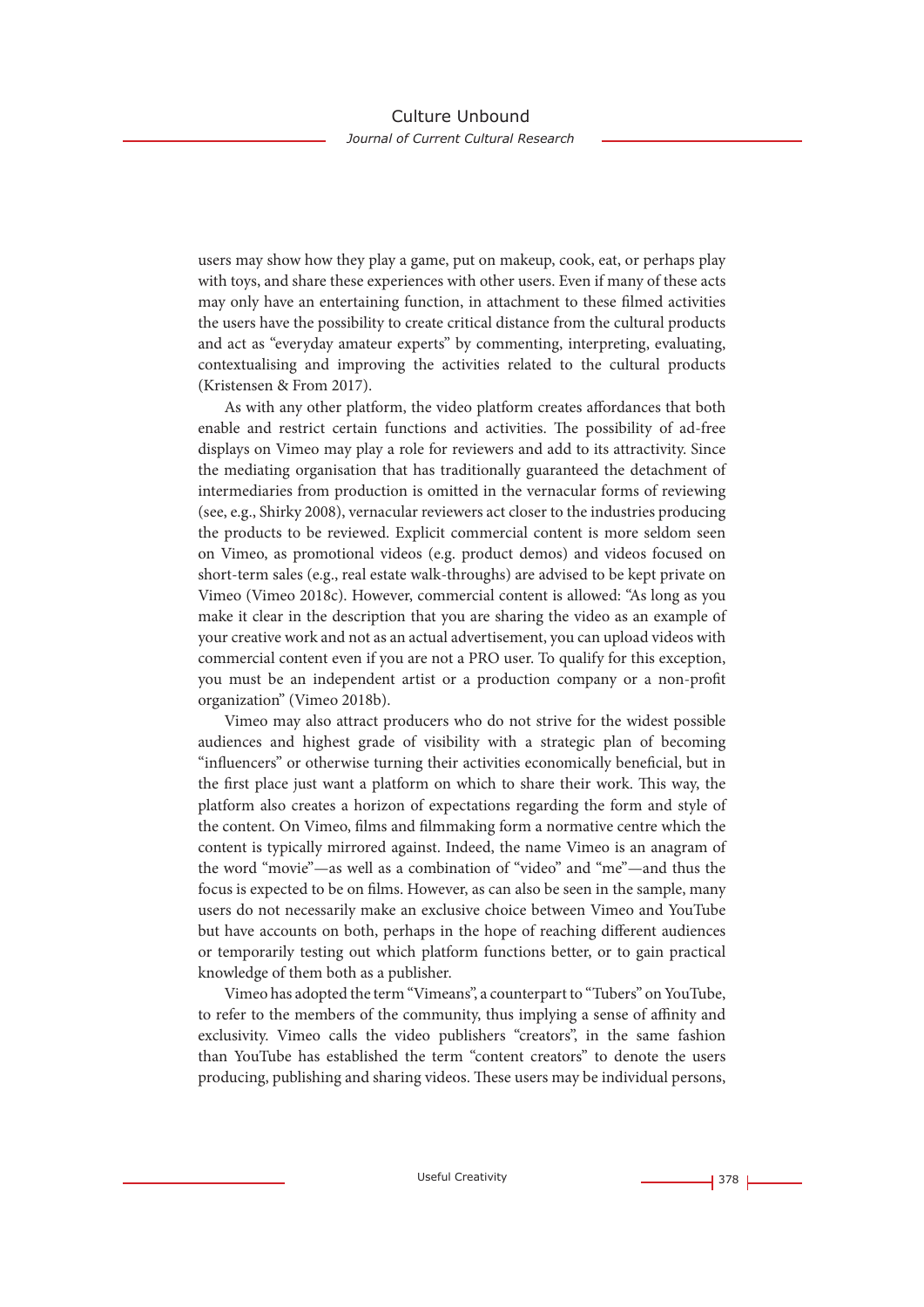collectives or organisations of different kinds. In the following, I will call the users "producers", following the terminology used to describe cultural production (see, e.g., Alexander, 2010). I will also use "cultural product" to refer to the cultural object exposed for review. The "product" can be any kind of identifiable object that is set under review, from a concrete item to a service, and from an event to a person, as can be seen below.

### **Data and Method**

The data were collected on the website Vimeo.com among published and thus publicly available video material. Based on the possibilities and restrictions provided by Vimeo's API, a script for Vimeo was created. The script, released as an open software on GitHub<sup>1</sup>, automatically retrieved videos provided with the hashtag #review, limited to videos with a minimum of 10 likes. The retrieved information included the username, the user URL, the number of likes, and the number of followers of the username, which are all public information. The data retrieval occurred in July 2017 and the output data is dated July 13, 2017.

The data collection retrieved a total of 1,661 videos. Besides content that could be regarded as review videos, the sample included videos that did not show reviewing character even if tagged as #review: original films, film trailers to be reviewed later or elsewhere, PR material and other miscellaneous content that did not relate to the review genre. The sample was manually coded by separating review videos (1) from non-review videos (0). A review video was thus expected to show original content that comments or otherwise builds a relationship to a cultural object or objects. The coding resulted in 1,273 videos categorised as "review videos", which formed the sample for the further analysis. The qualitative analysis of videos was based on identification of the main types of review videos (what kind of cultural products were reviewed in the videos?) and their characteristic common characteristics, which are condensed around the concept of "usefulness". The sample being limited to videos with some or a high degree of interaction between the producers and viewers, seen in the number of likes (10–3,879), the sample may overlook some reviews that would be relevant for theorising about reviewing but have not built up any dialogical audience relationship (i.e., have nine or fewer likes). This might be the case with videos that have only been published on Vimeo but in fact consumed somewhere else by embedding the videos on external websites. However, due to the API restrictions causing it not to be possible to automatically retrieve the number of views per video, the sampling method could not be based on actual views. The number of likes and followers of individual producers may, nevertheless, function as some sort of quality control; videos with no interaction often turned out to be material of varied quality and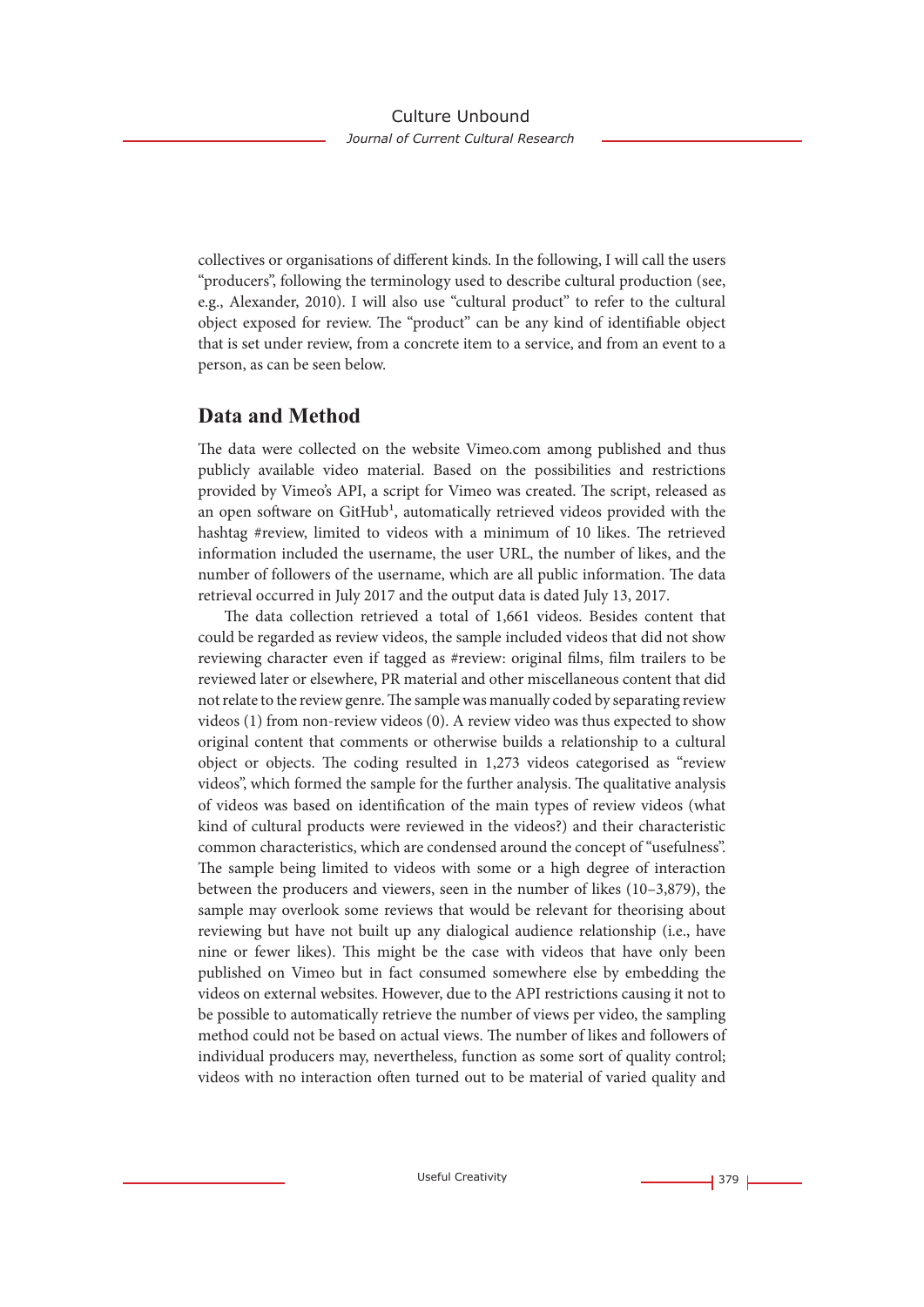with no clear connection to reviewing. Furthermore, it has been found that the more popularity the user reviewers gain, the more "objective" their reviews tend to become (Goes et al. 2014). Besides, since reviewing is typically a continuous activity by someone who wants to profile as a reviewer, it can be assumed that a serious and continuous activity sooner or later brings forward at least some online interaction.

As said, the material analysed in this sample is public: it has been published online and shared to an unlimited audience on Vimeo. While bearing in mind that the mere availability of data does not directly mean that it can be used for research purposes (see e.g. Zimmer 2010), in this case, the producers under study explicitly position themselves as publishers of public content, making explicit claims for authorship, which means that they can be conceived of as publishers and their channels can be juxtaposed to public media. This condition differs from social networking sites where people appear in different and more private roles such as commentators in a virtual debate, possibly not even being aware of the public character of their appearance. Nevertheless, to protect the privacy of individual reviewers, the producers' activities are described at a general level as much as possible instead of focusing on individuals who can be identified.

# **Types of Review Videos**

The identifiable product groups reviewed in Vimeo reviews are presented in Table 1. It can be seen that the overwhelming majority of the review videos were focused on technical equipment ( $N = 1,004$ ), which made up 79 per cent of all the review videos in the sample. The majority of this technical equipment was related to filmmaking; gadgets reviewed were cameras and filming equipment such as lenses, handles, sliders, dollies, tripods and software plug-ins. These technical film

| Category                 | N<br>videos    | $\frac{0}{0}$ | N<br>producers | $\frac{0}{0}$ | Av. N<br>likes<br>per<br>video | Av. N<br>followers<br>per<br>producer | <b>Examples</b>                  |
|--------------------------|----------------|---------------|----------------|---------------|--------------------------------|---------------------------------------|----------------------------------|
| Technical film equipment | 1.004          | 79            | 476            | 78            | 70                             | 2.1                                   | Cameras and filming<br>equipment |
| Film                     | 98             | 8             | 48             | 8             | 68                             | 2.0                                   | Films                            |
| Clothes                  | 56             | 4             | 13             | 2             | 72                             | 4.3                                   | Underwear.<br>sportswear         |
| Games                    | 36             | 3             | 11             | 2             | 40                             | 3.3                                   | Videogames                       |
| Other consumer products  | 19             |               | 16             | 3             | 20                             | 1.0                                   | Cars, sports gear                |
| Events                   | 15             |               | 14             | 2             | 76                             | 1.1                                   | Festivals, shows, fairs          |
| Food                     | 11             |               | 3              | $\Omega$      | 36                             | 3.7                                   | Restaurants, pizza               |
| Music                    | $\overline{Q}$ | $\Omega$      | 9              |               | 134                            | 1.0                                   | Albums                           |
| Other                    | 25             | 2             | 19             | 3             | 155                            | 1.3                                   | Miscellaneous                    |
| Total/*average           | 1.273          | 100           | 609            | 100           | $*_{533}$                      | $*2.2$                                |                                  |

Table 1. The cultural areas reviewed on Vimeo.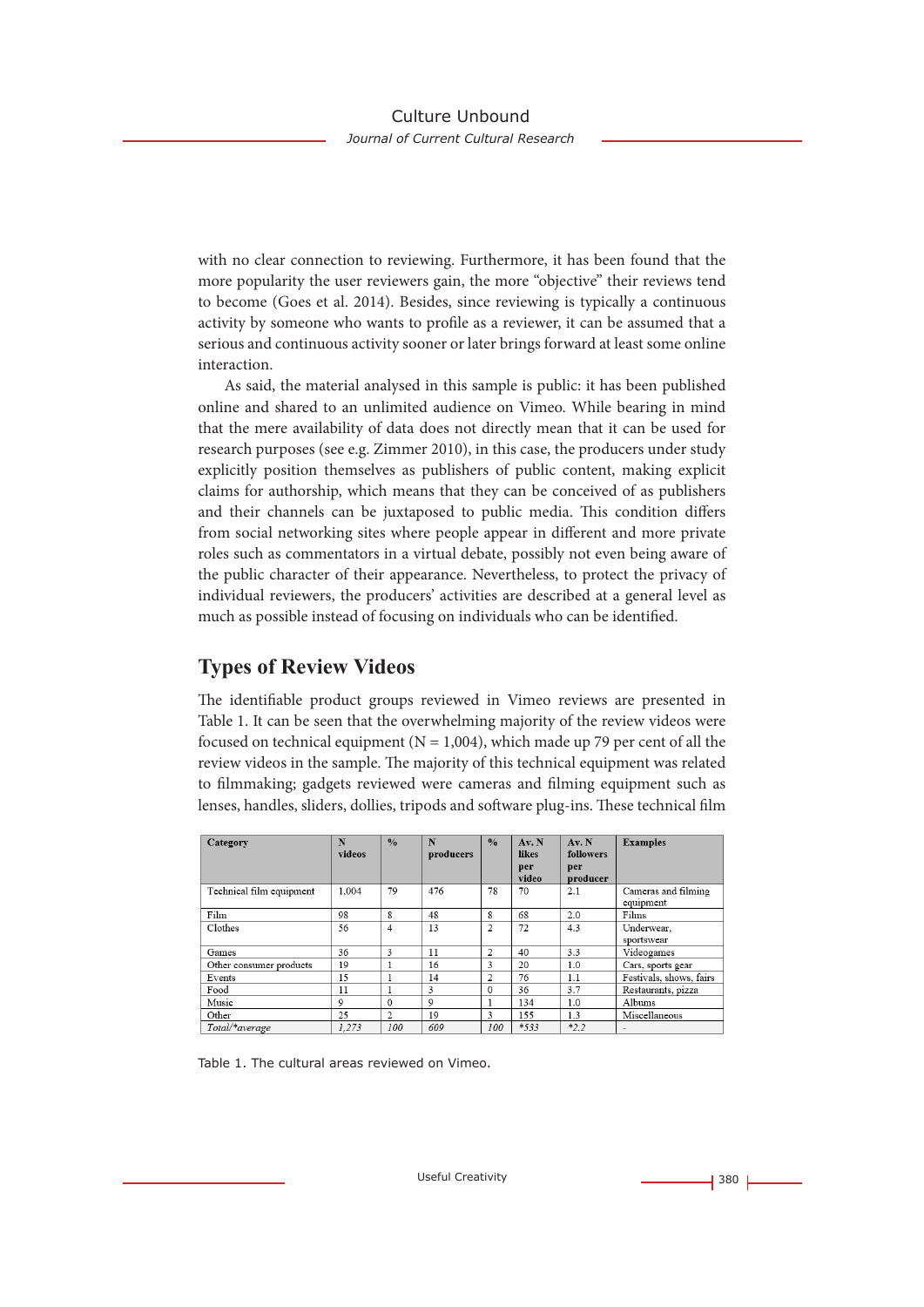equipment reviews were thus tech or gadget reviews related to the overarching topic of the Vimeo community, film and filmmaking.

Film reviews included heterogeneous approaches to film content. A major producer, with 40 videos in the sample, was a user focused on reviewing niche cultural products, namely aesthetic products of gay culture such as gay films and television programmes, but even comic books and toys. In general, the films reviewed were not blockbusters but often works by other professionals of an "indie" nature, rather technically analysed in order to learn from them for an improved performance.

Game reviews featured a rather minor group of videos, which is perhaps not surprising as Vimeo has explicitly sought distance from gaming communities. In 2008–2014, gameplay videos were not allowed on Vimeo because they did not assume compliance with the quality requirements of creative expression. Gameplay videos referred to captures of video plays that could be "game walk-throughs, game strategy videos, depictions of player vs player battles, raids, fraps" and videos "that simply depict individuals playing a video game" (Whitman 2008). Even though this ban is now lifted, Vimeo is apparently still not the first alternative for gamers to publish commentaries on games. In comparison, among the 200 most subscribed review channels on YouTube, over 20 per cent were game review channels (Jaakkola 2018), and the world's best-known gamers, like PewDiePie and Markiplier, have established their brand on YouTube.

The rest of the video review types included quite a few items, showing a great diversity in approaches and styles and stemming from a limited number of producers following the review format. For example, food reviews were mostly published by two producers who call themselves "experts", who eat and discuss pizza and call their videos "review shows". Most of the few music reviews were connected to music festivals. Other consumer products included cars, bikes, skates, kiteboards, flysurfers and skimboards. The category "Other" presents a residual category featuring reviews of diverse objects that did not form groups and could not be put into any other category, such as books, filmmakers and book authors, and a roller coaster.

This said, the majority of user reviewers who have chosen Vimeo are clearly filmmakers and filming enthusiasts from the field of film and media production. Video reviewers on Vimeo make out a distinct group of content-producing consumers, or, to be more exact, prosumers (Toffler, 1980) or produsers (Bruns, 2008). Instead of establishing an ordinary consuming citizen's relationship to the objects of everyday or aesthetic consumption, the Vimeo reviewers occupy the role of professional customers in the area of consumption they represent (filmmaking).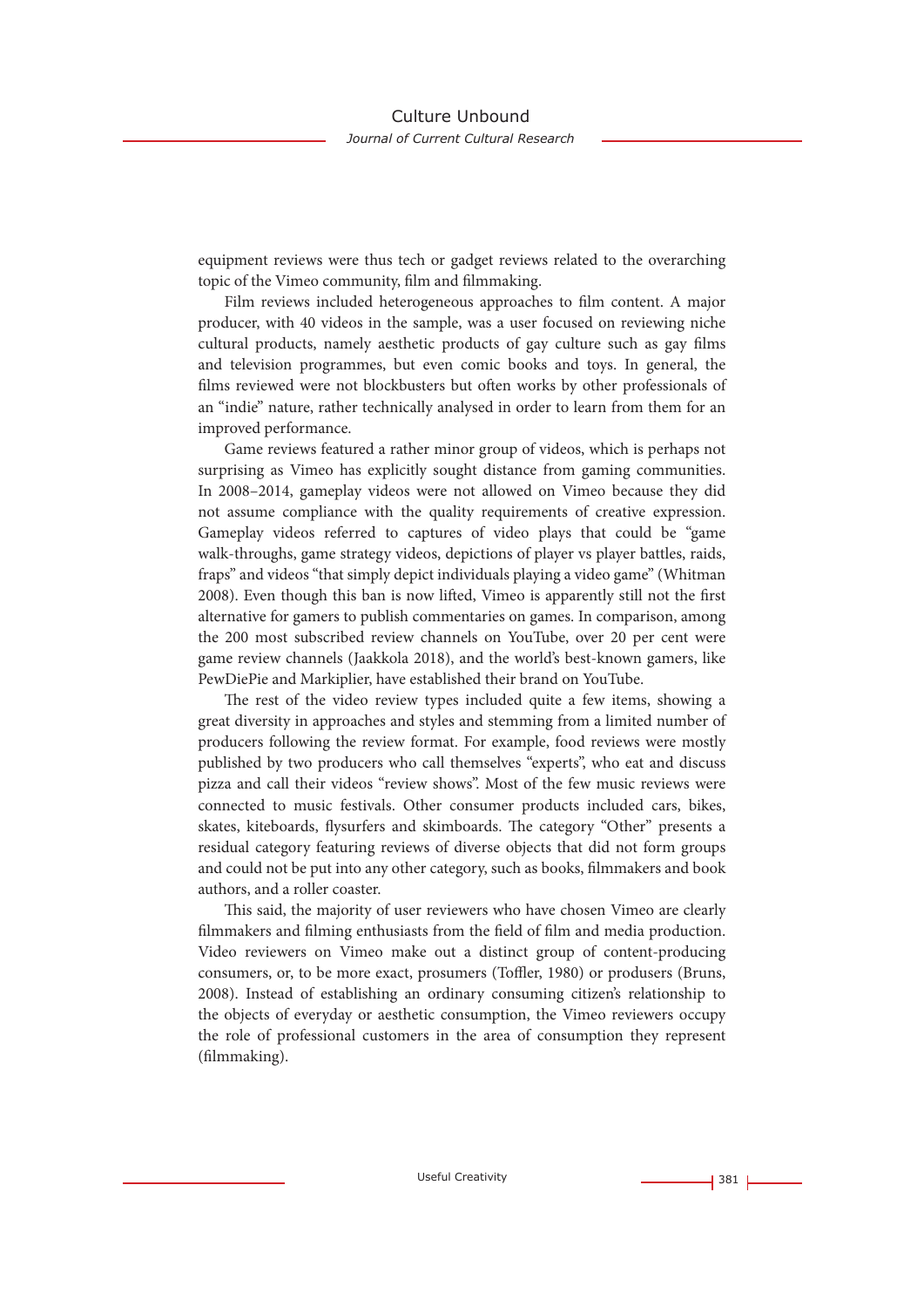More specifically, the core of the reviewers is formed by film gadget reviewers  $(N = 27)$  who are mostly professional (or semi-professional) filmmakers testing equipment in their "free time".<sup>2</sup> Many of the film reviewers also add to this group of filmmakers or hands-on practitioners, focusing on the technical aspects of image quality or the creation of special effects in films. What these reviewers share in common is that they position themselves vis-à-vis the producers of cultural content rather than being part of film audiences, or they can at least be regarded as the DIY enthusiasts of the film or video scene. They are practitioners, and they are using their expertise and practical knowledge from the technical production of videos to test and evaluate new products. As a by-product of their primary expertise, they are producing knowledge to assist other media makers in their choices of camera equipment. This dimension of being in service for others is distinctively characteristic of the review videos. This anchors the Vimeo review videos powerfully in a tradition of films and audiovisual output that has been discussed in the framework of usefulness. Therefore, I will in the next section localise the review videos as a specific "utility genre", anchored in previous concepts of "useful media" and "useful culture", to understand their specific nature as a mixed manifestation of information, evaluation and education. Further, I will distinguish two ways of producing usefulness found in the sample and attempt to bridge them by using the concept of "useful creativity".

# **Utility and Video Media**

In film studies, the concept of "useful media" has become to refer to a tradition of films that are functional, educational or non-fictional, and somewhat residual in film history—educational and training films, industrials, newsreels, travelogues, home videos, and so on. Acland and Wasson (2011: 2) point out that these films are characterized less by their artistic and entertainment aims than by their "ability to transform unlikely spaces, convey ideas, convince individuals, and produce subjects in the service of public and private aims". They refer to useful cinema as "a body of films and technologies that perform tasks and serve as instruments in an ongoing struggle for aesthetic, social, and political capital" (Acland & Wasson 2011: 3). In this respect, the videos are assigned a political or strategic function.

Acland and Wasson's concept of useful media is based on Tony Bennett's (1992) conceptualisation of culture's utility, or what he calls 'useful culture' as an institutional tool of governmental management of culture. Bennett connects usefulness to understanding the relations between culture and power in society. According to him, culture is always inscribed within governmental strategies or policies, and film entertainment is also part of these structures of governance. However, in a Foucaultian spirit he argues that working with government or policy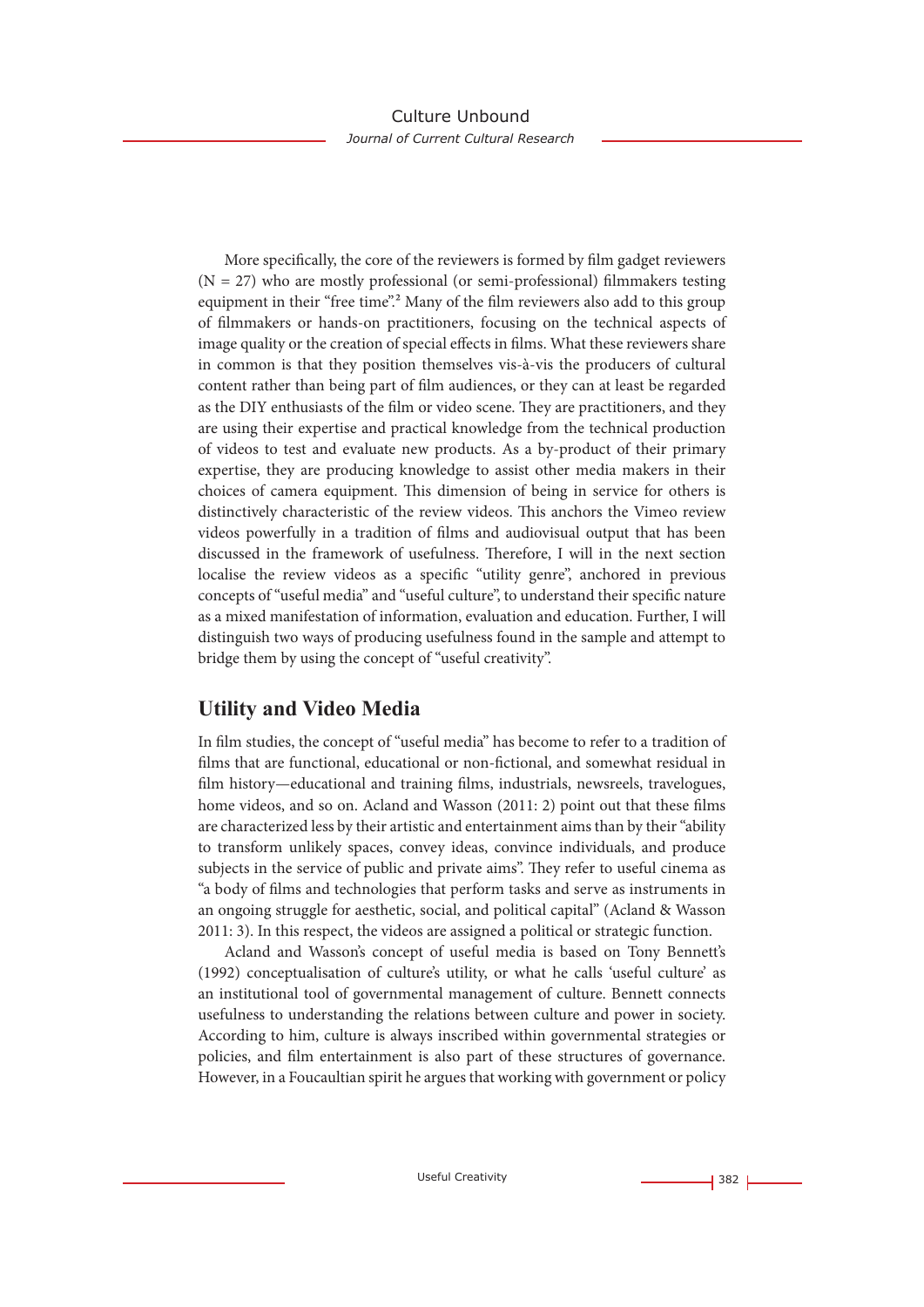issues does not have to imply neither the subjects' compliance nor acceptance. Accordingly, reviewing cannot be seen as separately from the platform governance that makes users act in a certain way. Vernacular reviewing is framed as much by the industry that produces and sells the equipment as by the professional producers need of knowing what tools are out there and how to choose between them. Besides, as can be seen in the sample, the latter clearly extends beyond an information need towards an endeavour of showing what can be done with these tools to support and participate in a lively film production scene.

Instead of the very macro-level concept of "useful media", I prefer the term "useful genre", which applies to all of the above mentioned examples of films. Accordingly, drawing on the aspect of usefulness, review, as it appears in the niche communities of Vimeo, can be characterised as a useful genre for managing the professional self or authorship via relationships to the technologies of production. Namely, while the review genre has a relatively stable tradition, as described above, one central difference between Vimeo reviews and traditional institutionalised reviewing is that while the trajectory and related conventions of the latter heavily lean upon producing judgements of works of art, the videos in the sample are based on producing judgements of consumer products or commodities. These products are not primarily evaluated on the basis of the aesthetic experiences or disinterested pleasure they happen to generate in the (re)viewer but the reviewer wants to prove how a product can be valuable in terms of use value: is it worth trying (and buying)? Aesthetic qualities such as design may play a role, but in general the shared aim among the Vimeo reviewers, particularly those reviewing film production gadgets, is pursuing the highest quality with the best possible cost-relationship. This comes close to the raison d'être of consumer journalism, even if a very niched one, yet realised in the form of a customer review instead by consumer journalists following the strict set of ethical codes of journalism. While in a typical consumer review, the reviewer pronounces a judgement of a product based on his or her shopping experience, the useful reviews à la Vimeo are not as much about the consuming experience after the purchase of a product than about using a product in different ways and maintaining professionalism related to this product. The constant search for better technical quality and a high quality– price ratio for purchases is thus strongly connected to the vernacular reviewers' filmmaking achievements and self-development. Similar sort of reviewing might be found online in, for example, in discussion forums, Facebook groups, blogs and vlogs related to playing and constructing instruments (e.g. guitars), in which consumption (of technical parts and utensils) and production (of instruments, music) are intertwined.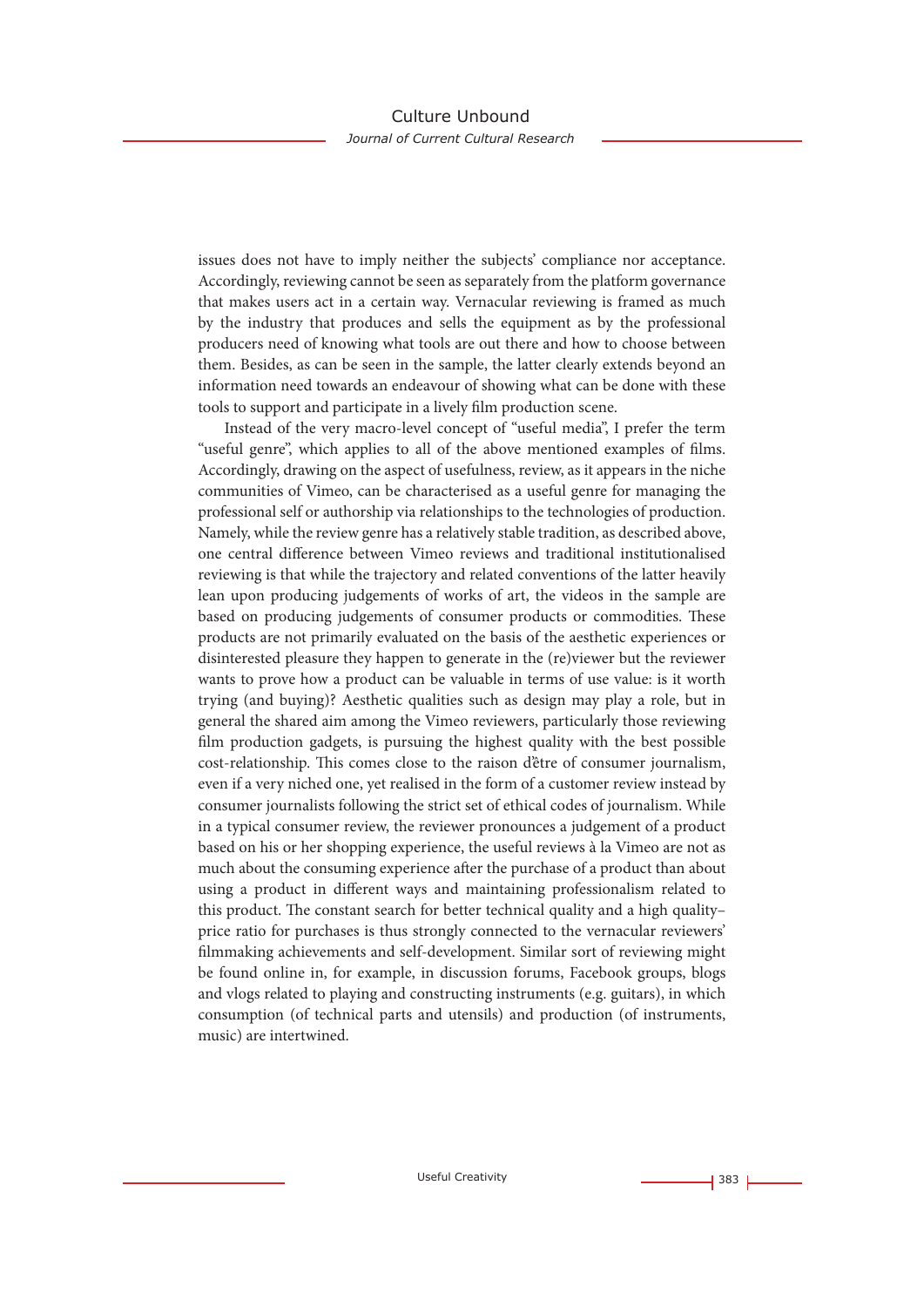In the sample, there is only one group of reviews where the opinion concerning the use value of the products remains rather an irrelevant question. This applies for clothes reviews that present male underwear  $(N = 56)$  and are camouflaged reviews to present male soft-core pornography. While sexually explicit material and pornography on Vimeo are prohibited, artistic and non-sexual nudity are allowed in Vimeo's guidelines (Vimeo 2018c). Depictions of sexuality or nudity should "serve a clear creative, artistic, aesthetic, or narrative purpose" or be of a documentary nature (Vimeo, 2018a). It is likely that this undercover pornography —that can, even in the context of reviewing, be regarded as fake reviews—is invented for fending off these rules. "Reviewing" serves as a narrative excuse to present the male body, and the videos can be watched with both erotic and ironic intentions. This exploitation of the review genre to use it as covert porn demonstrates the flexibility of the functionality of the genre, but also resonates with the long history of non-preferred subcultures being spread to the audience as hidden messages. Nevertheless, it has to be admitted that these reviews are showing usefulness with regard to their producer (who is in order to present ideas in this specific form) and thus reveal the other dimension that is central to vernacular reviewing—usefulness to the author, will be discussed next.

# **Two Dimensions of Usefulness**

Above it was identified that usefulness is set in relation to the expertise the video author represents and wants to make visible. Two dimensions of similar weight in the reviews can be distinguished: usefulness to others and usefulness to self. Usefulness to, or towards, others is something that can more clearly be found in classical reviews. Reviews are produced in an endeavour to help others and in order to be able to share one's own experiences. Usefulness to self is something that is a more characteristic trait of vernacular reviewing. In the classical review, the authorship is based on the integrity, aesthetic distinterestedness, and impartiality of the reviewing subject, i.e. distance towards the artworld (see e.g. Shrum 1996, Blank 2007). According to Bourdieu (1993), reviewers form a distinct field that establishes "a homology of tastes" to the audience field. Vernacular reviewers, in contrast, envisage themselves as experienced seniors in some kind of a tutor role; their pedagogical mission is to teach people with similar interests and goals to use tools better, but what is important is that they simultaneously conceive of themselves as part of that community. Shared interests can be seen in the somewhat childish enthusiasm the reviewers allow themselves, even on the most professionally-oriented side, such as in using the word "killer", and by using the pronoun "we" as a community marker.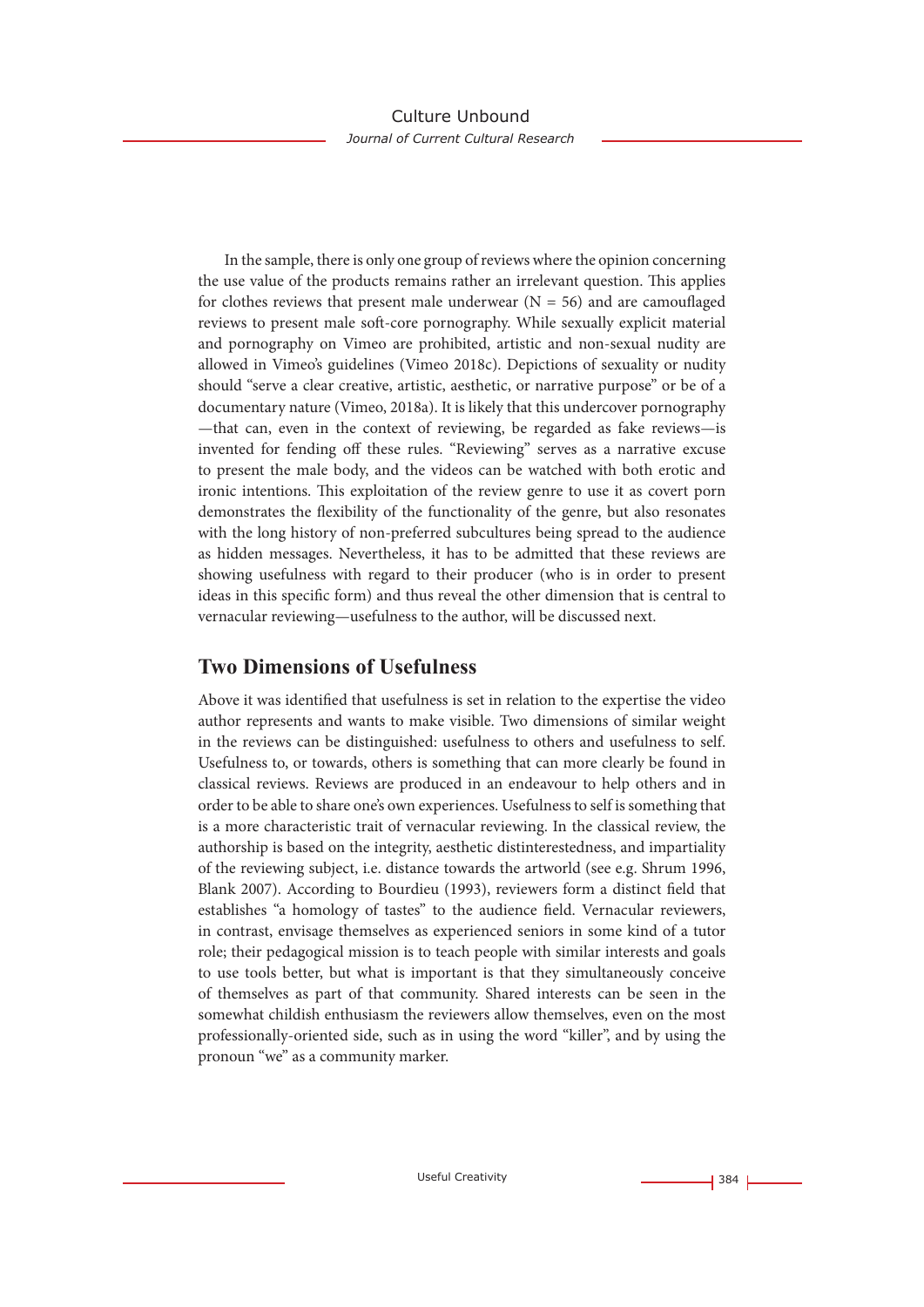Indeed, a central intention in all the review videos is the mediation of an opinion or experience concerning a newly-launched product to a peer audience. This is in many cases a very exclusive and limited audience. For example, often, the professional vernacular reviews concerned the new version of the model and included a comparison to the previous version. These differences may appear rather tiny to many consumers, and they would hardly interest anyone other than "nerds" and enthusiasts—people who are regularly using the gadgets and software and need to know how to improve their performance through better tools. This impression is also supported by the language use, which includes the regular use of vocabulary that ordinary people have no idea about, such as "the M43 mount", "S-gamut", or "AVCHD codec", which were not typically explained. In addition, Vimeo provides many subcultures—from "film gadget nerds" to gay or queer cultures, or from aficionados of rather marginal sports to fans of a festival with a platform to cater to niche audiences, often in high proximity with these communities.

In the case of film equipment reviews, the "articulated opinion" judgement ('is something good or bad?') may take a variety of different forms—for example, testing or putting something into practice in comparison to something other, such as different versions of a gadget. Some of the videos hashtagged with #review were short shots—typically called "test films"—marking the result of a filming and a simultaneous reviewing process, perhaps featuring some tests or alternative scenes at the end of the video. Or, for example, the video could include deconstructing and analysing well-known pieces of cinema. The professional vernacular reviews can thus be characterised as both connoisseurial or procedural reviews on consumer products, as defined by Blank (2007) in the institutionalised domain. Produced by an engaged group of users, they demonstrate, or at least aim to demonstrate, a high level of knowledge and experience upon which the assessments are based, showing parallels to the institutionalised forms of reviewing. Yet the overarching question is "is this useful or not?" rather than "is this good or bad?", putting the use value of the object to the foreground, instead of the aesthetic or symbolic value.

Usefulness to self manifests in two major ways: as creativity and self-development of the producer on one hand and as public positioning and an extension of self-PR on the other. Individual Vimeo videos that had gained over 1,000 likes were a slow-motion video test showing liquids and motions (3,879 likes), a comparison video on shooting in dark and at daylight (2,149 likes), a "review" of the career of the film director Emmanuel Lubezki, a tribute similar to a video essay (1,982 likes) and a technical review of the BlackMagic Cinema Camera (1,754 likes). They point to the fact that, particularly in audiovisual works, the poetics of a particular piece become an important feature; they are not only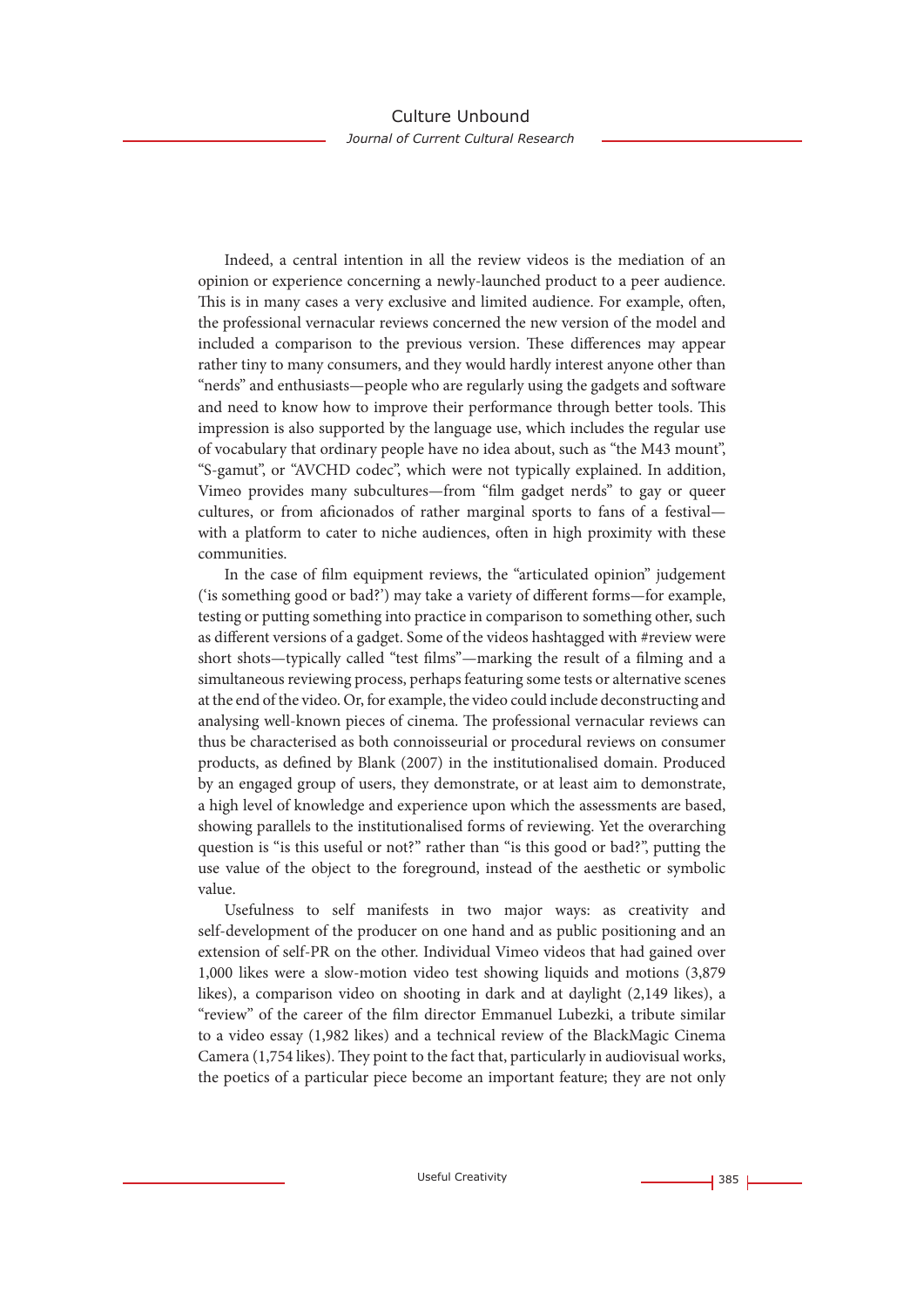watched as reviews or tests of something, but also for their aesthetic and poetic accomplishment, as artworks in their own right. At the same time, these skilful pieces demonstrate the ability of their producers to make films of high technical and aesthetic quality and enforce their positioning as professionals or professional amateurs in the field of film production. In other words, the review videos are manifestations of production and consumption processes that are essential to a free-time activity, hobby, part-time occupation or even full-time profession of the video producer.

The reviewers on Vimeo are seemingly not primarily led by the logics of attention to aspire to the widest possible number of views in order to get their activities financed and/or to get commercial partnerships and, in that way, to make their content production more economically profitable. However, it would be naïve to presume that they only have altruistic goals. Quite obviously, reviewing provides filmmakers with a boost to their personal brand and establishes them as authorities in the field of video or film production, while at the same time making their own professional or amateur activity meaningful and more structured. Reviewing can thus also be allotted to the context of career development and personal brand building. This also adds the aspect of "venture labour" to the vernacular reviewing activities (Geff 2012); for the professional vernacular reviewers, creating a review profile is visibility work that Baym (2015: 20) calls "relational labour", part of "ongoing communicative practices and skills of building and maintaining interpersonal and group relationships central to maintaining many careers".

# **Dependencies of Useful Creativity**

In both types of usefulness in Vimeo reviews, usefulness is characterised by negotiations between two, partially contradictory, positionings. First, in the usefulness to others, the reviewing activity juggles between negotiations between promotion of products and creating distance to the industry. Reviewers are part of the circulation of goods, adding to the symbolic value of products on the market by making intermediary interventions in the form of reviews and thus being positioned to the value chain originated from the industry. Indeed, some of the most sophisticated review videos appeared like commercials for the products, trying to show off, for example, a camera in perfect studio conditions. Simultaneously, Vimeo reviewers attempt to resist the "selling function" and create integrity by establishing an ethical code to testify of autonomy and professionalism.

A central dimension in creating a convincing professional image and communicating usefulness is the trustworthiness of the producers' output. In the traditional review, independence was guaranteed by the intermediary organisation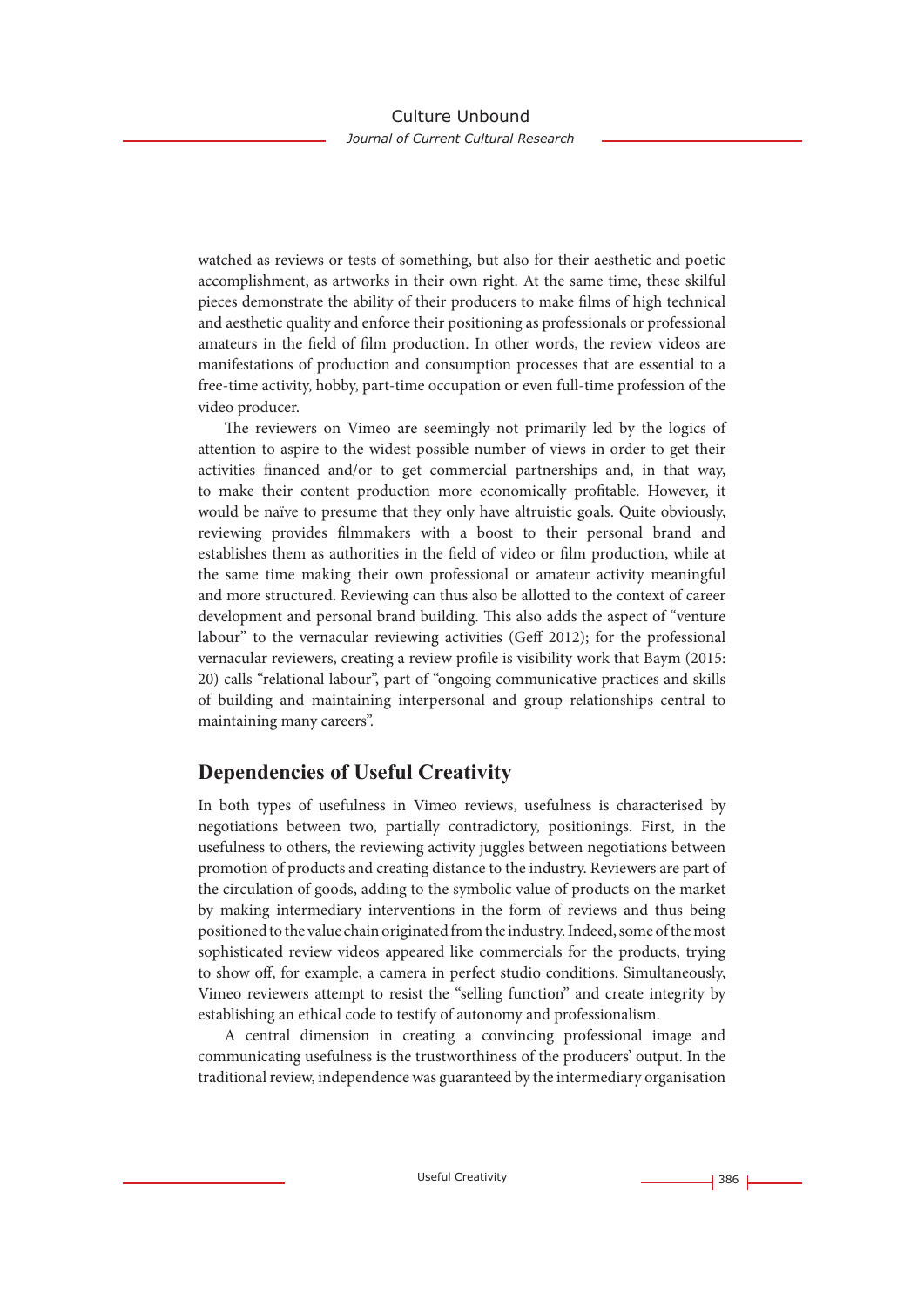that commissioned the reviewer and stood for his or her professional integrity and third-party position. To create trustworthiness, the vernacular reviewers produce a lot of metadiscourse around the review. In the sample, they dedicated space to explain the specific choices or occurrences that lead to certain decisions concerning the review that was published by the media for which they were working. One of the most frequent professional reviewers, Philip Bloom—who also declared in one of his videos that "without my ethics, my opinion is pointless" (Bloom 2013)—explained in an attached blog (Bloom 2014):

I am extremely choosy about which cameras I review. I have to be interested in them to put the huge amount of time and effort it takes to make them. If I have no interest in a camera, then I simply won't make a review. They are occasionally subsidized by a dealer, never the company who makes them due to my ethics (this one CVP are subsidizing) but even then they're 90% self-funded. I am not sure they could stomach the actual cost of all the time I put into making them!

However, the vernacular reviewers' critical authority is not a simple and unproblematic issue, and this still distinguishes them from institutionalised reviewers, for whom the intermediary organisation that commissions the review serves as a guarantor. Even if the vernacular reviewers act in good faith, a "good consumer bias" may occur, similar to the "good citizen" bias identified among survey respondents, who for the sake of social desirability or other causes tend to self-report about themselves more positively than what they, in reality, are. The social desirability bias may make the reviewers present their products in a more positive light, and the economic bound may result in reinforcing the popularity of certain brands in the community: Having made a decision to spend your money on something, which may be relatively pricey, as is the case for a good deal of camera equipment, you may not want your choice to appear as a complete failure.

Second, reviewing being part of the politics of creating the professional self, the usefulness to self is divided into the altruistic ambitions of helping others to learn and develop and the efforts of promoting self on the employment market. The first dimension is manifest in the practices of peer pedagogies of putting things into practice, the latter in the narrative of a ready-to-be-employed experienced and creative filmmaker. As peers—specialised amateurs—the reviewers see themselves as part of a community willing to share the newest home-made test results. Indeed, in the commentary field many users reinforced the pedagogical aspect; for example, to a test footage users could ask if they were any new findings regarding some specific technical features of the gadget reviewed, and the reviewer could provide the audience with more hands-on experience. The other side of helping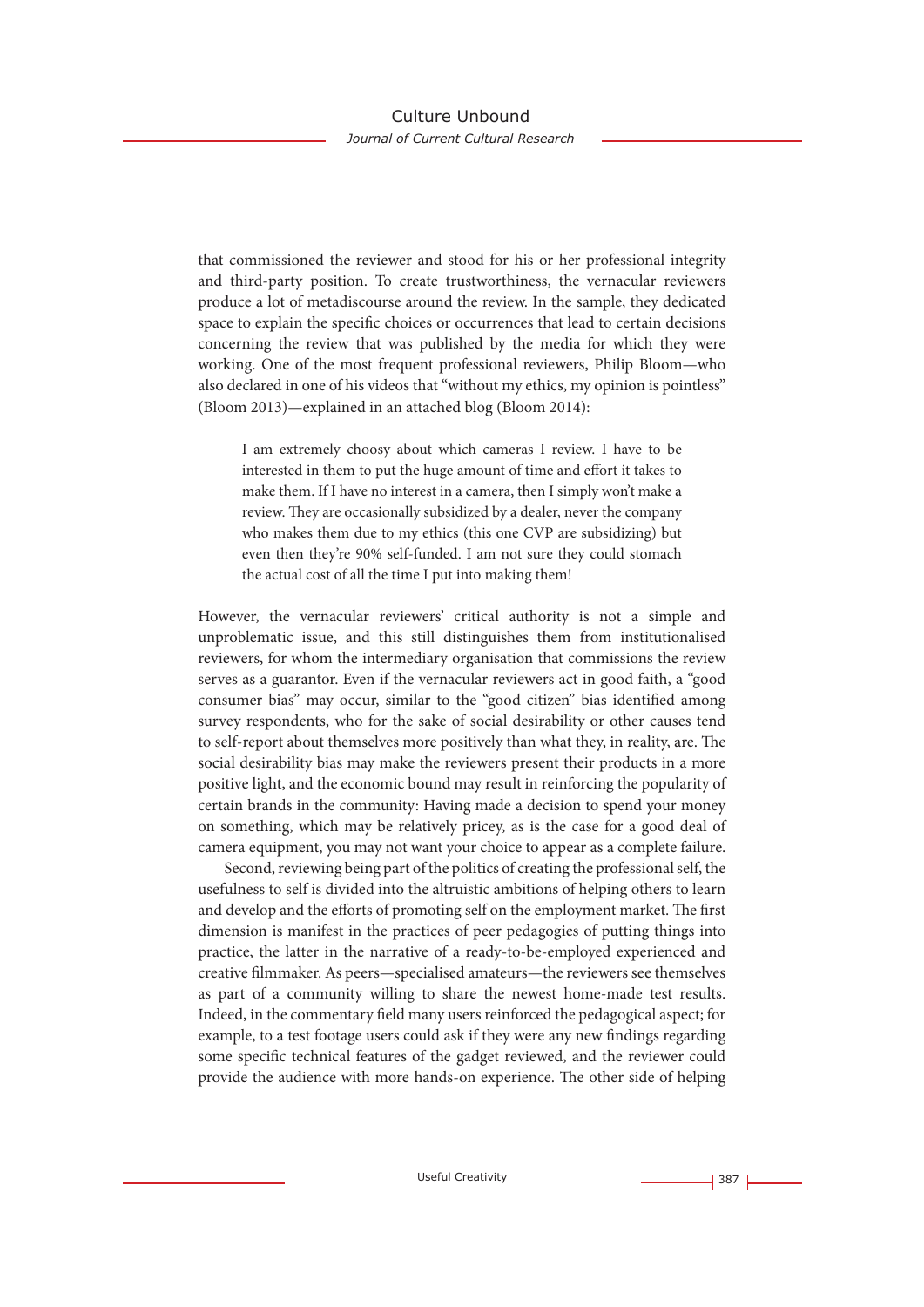others was the effort of self-branding—standing out as an expert, or to be seen as an expert, referring to professional traits, such as naming a client, mentioning the reviewer's name or using a logo of one's own.

Contentwise, the useful creativity on Vimeo is not homogeneous: it can be characterised as something that ranges from a serious enthusiasts' laboratory to an arena of shared impressions and co-consumption. Yet what is striking is that the review sphere is an all-male community: nearly all the producers of Vimeo reviews in the sample are males. The range of interests concerning products to be reviewed reflect activities typically favoured by males (technology, cars, extreme sports). The review genre, in this niche form, seems to resonate with the gender bias found on some other social media platforms such as Wikipedia (Reagle & Rhue 2011). The male dominance of the reviewing sector thus does not make any exception to the gender gap found among filmmakers (Lauzen 2018a), or to the fact that issues in popular culture are more likely to be covered by male journalists (Jaakkola 2015), and film reviewers more often tend to be men (Lauzen 2018b).

### **Conclusion**

The aim of this study was to describe and map the review videos published on the video-sharing platform Vimeo to increase our understanding of reviews and reviewing beyond the institutional framework and thus help in theorising further about reviewing in the digital era. While the creation of content in its produsage forms has been richly theorised on different platforms, the specific genre of reviewing is a phenomenon that has perhaps been dominated by the examination of its institutionalised forms, not having been able to make it to an object of inquiry in its own right.

The object of inquiry has in this case been audiovisual, and all the findings cannot be directly applied to other forms of reviews. In particular, the audiovisual medium offers the possibility to show things in action: to test how equipment works, to show results of work, or to compare pieces or versions of work. This is suited particularly well to consumer products, where the audience of the review potentially has the immediate need to know if a product is usable or not. It was thus found that the review videos in the male-dominated Vimeo review sphere were to a high degree related to assessing and testing out film equipment and quality, by "produser" filmmakers with insiders' production knowledge. However, there was also another group of reviewers approaching reviewing from a position in the prosumership paradigm—as enthusiastic consumers delivering their reactions, presenting new products among the first ones, or simply sharing their delight in new consumer products such as sports gear.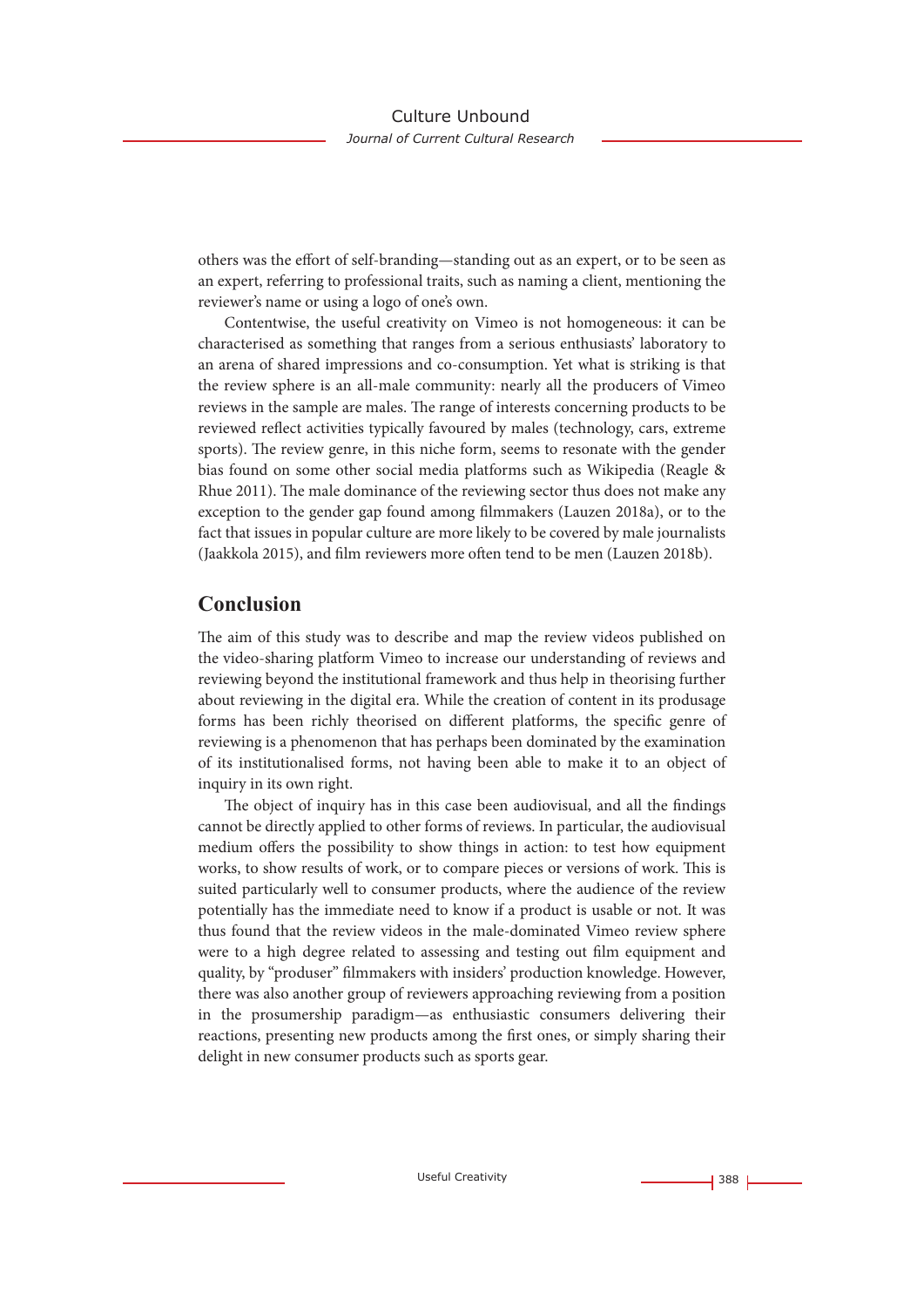As there seem to be different grades of specialization, or "professionalism" and "amateurism", even in the vernacular sphere of reviewing, ingrained with "produsage" and "prosumption", a more nuanced picture of vernacular forms of reviewing is needed to further resist the simplified binary opposition of "professional" and "amateur", which has to a great extent come to characterise the scholarly discussions on reviewing so far. Reviewing seems to be closely connected to a certain subject-discipline, or "scene", in which it is acted out in attachment to other scene-specific discourses and practices. "Cross-scene" analyses may miss out on the specific features of these subcultures, but holistic perspectives are important to add to our understanding of reviewing as a user-generated phenomenon. Furthermore, with regard to the male dominance among producers, the study suggests that gender issues remain an important factor to examine in the practice of reviewing.

**Maarit Jaakkola**, PhD, is Associate Professor, Co-Director of the Centre for Nordic Media Research Nordicom at the University of Gothenburg, Sweden. Jaakkola also works as a Lecturer in Journalism at the Faculty of Information Technology and Communication Sciences at Tampere University, Finland. Jaakkola's research interests are localized at the intersection of theories of media, culture, and learning. She has recently studied user-generated cultural content, cultural journalism, and the signature pedagogy of journalism education. E-mail: maarit.jaakkola@gu.se

#### **Notes**

1 The script YoutubeStats was written by Pasi Luostarinen (BeTeK) and released at https://github.com/BeTeK/YoutubeStats (2018).

2 A list of such producers (N=27) in alphabetical order: Safwan Ahmedmia, Matthew Allard, Johnnie Behiri, Cinema5D, Dave Dugdale, emmagination, GayComicGeek, Rod Guadajardo, Philip Bloom, Stefan Czech, Mark, Martin Foerster, Gizmodo, Tom Guilmette, John Hope, Philip Johnston, Gordon Laing, Nino Leitner, Erik Naso, OSWreview, Daniel Peters, Caleb Pike, Andrew Reid, Ron Risman, ShutUpShow, UNB Blog, Chris Weatherly. All these producers had eight or more videos in the sample included.

# **References**

- Acland, Charles R. & Wasson, Haidee (eds.) (2011): *Useful Cinema*. Durham: Duke University Press.
- Alexander, Victoria D. (2010): *Sociology of the Arts: Exploring Fine and Popular Forms*. Malden: Blackwell Publishing.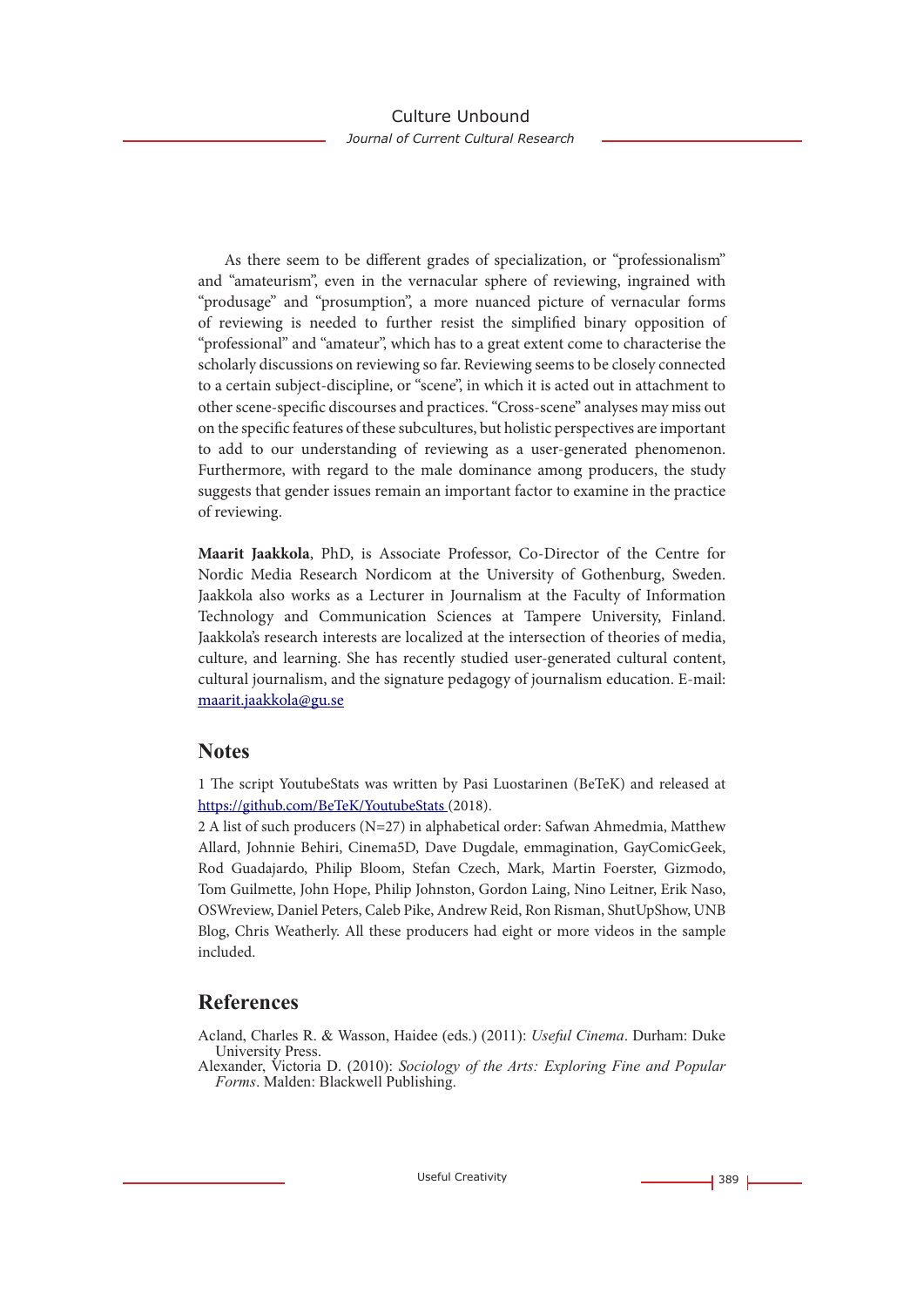Culture Unbound

*Journal of Current Cultural Research*

- Baym, Nancy K. (2015): "Connect with Your Audience! The Relational Labor of Connection". *The Communication Review*, 18:1, 14–22.
- Beaudouin, Valérie & Pasquier, Dominique (2017): "Forms of contribution and contributors' profiles: An automated textual analysis of amateur on line film critics." *New Media & Society*, 19:11, 1810–1828.

Bennett, Tony (1992). "Useful culture." *Cultural Studies* 6(3), 398–408.

- Beuscart, Jean-Samuel & Mellet, Kevin (2016): "Shaping consumers' online voices: Algorithmic apparatus or evaluation culture?" Robert Seyfert, & Jonathan Roberge (eds): *Algorithmic Cultures: Essays on Meaning, Performance, and New Technologies*. London and New York: Routledge, 88–106.
- Blank, Grant (2007): *Critics, Ratings, and Society: The Sociology of Reviews*. Lanham: Rowman & Littlefield Publishers.
- Bloom, Philip (2013): "Review of the Canon 1DC" *Vimeo*, January 26 2013. Retrieved from https://vimeo.com/58263312
- Bloom, Philip (2014): "The no longer evolving review of the Sony A7S now with extreme low light video", Philip Bloom, July 3 2014. Retrieved from http:// philipbloom.net/blog/a7s/
- Bourdieu, Pierre (1993): *The Field of Cultural Production: Essays on Art and Literature.* Cambridge: Polity Press.
- Bruns, Axel (2008): *Blogs, Wikipedia, Second Life and Beyond*. New York: Peter Lang.
- Bruns, Axel (2016): "User-Generated Content," Klaus Bruhn Jensen, Robert T. Craig, Jefferson D. Pooley, & Eric W. Rothenbuhler (eds): *The International Encyclopedia of Communication Theory and Philosophy*. Oxford: Wiley-Blackwell, 1–5.
- Burgess, Jean E. (2006): "Hearing ordinary voices: Cultural studies, vernacular creativity and digital storytelling," *Continuum: Journal of Media and Cultural Studies*, 2, 201–214.
- Carroll, Noël (2009): *On Criticism: Thinking in Action*. New York: Routledge.
- Conti, Olivia (2013): "Disciplining the Vernacular: Fair Use, YouTube, and Remixer Agency," *M/C Journal*, 16:4. Retrieved from http://www.journal.media-culture. org.au/index.php/mcjournal/article/view/685. Corner, John (2013): "Criticism': Notes on the Circulation of Cultural Judgement,"
- *JOMEC Journal*, 3:4.
- Domsch, Stefan (2009): "Critical Genres: Generic Changes of Literary Criticism in Computer-Mediated Communication," Janet Giltrow & Dieter Stein (eds): *Genres in the Internet*. Amsterdam: John Benjamins Publishing Company, 221–238.
- Frey, Mattias & Sayad, Cecilia (eds) (2015): *Film Criticism in the Digital Age*. New Brunswick: Rutgers University Press.
- Geff, Gina (2012): *Venture Labor: Work and the Burden of Risk in Innovative Industries*. Cambridge and London: The MIT Press.
- Gibbs, Martin, Meese, James, Arnold, Michael, Nansen, Bjorn & Carter, Marcus (2015): "#Funeral and Instagram: Death, social media, and platform vernacular," *Information, Communication & Society*, 18:3, 255–268.
- Gillespie, Ryan (2012): "The art of criticism in the age of interactive technology: Critics, participatory culture, and the avant-garde," *International Journal of Communication*, 6:1, 56–75.
- Goes, Paulo B., Lin, Mingfeng & Yeung, Ching-man Au (2014): "'Popularity effect' in user-generated content: Evidence from online product reviews," *Information Systems Research*, 25:2, 222–238.
- Gronow, Jukka & Warde, Alan (2011): *Ordinary Consumption*. London and New York: Routledge.
- Hohendahl, Peter Uwe (1982): *Institution of Criticism*. Ithaca: Cornell University Press.
- Howard, Robert Glenn (2008): "The vernacular web of participatory media," *Critical Studies in Media Communication*, 25:5, 490–513.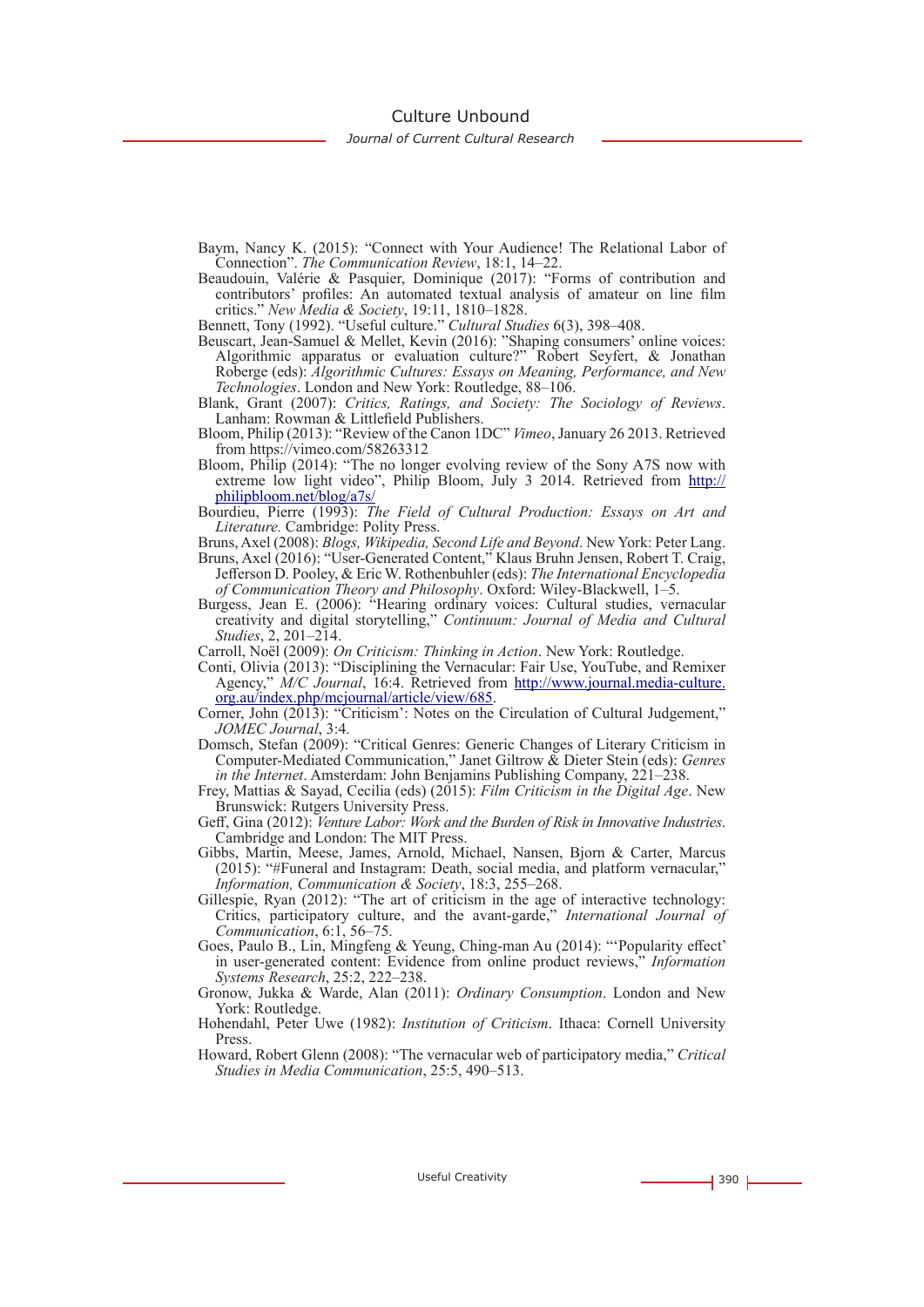#### Culture Unbound

#### *Journal of Current Cultural Research*

- Howard, Robert Glenn (2010): "The vernacular mode: Locating the non-institutional in the practice of citizenship," Daniel C. Brouwer & Robert Asen (eds) *Public Modalities: Rhetoric, Culture, Media, and the Shape of Public Life.* Tuscaloosa: The University of Alabama Press, 240–262.
- Ito, Mizuko (2010): "The rewards of non-commercial production: Distinctions and status in the anime music video scene," *First Monday*, 15:5.
- Jaakkola, Maarit (2015): *The Contested Autonomy of Arts and Journalism: Change and Continuity in the Dual Professionalism of Cultural Journalism.* Tampere: Tampere University Press.
- Jaakkola, Maarit (2018): "Vernacular reviews as a form of co-consumption: The user-generated review videos on YouTube." *MedieKultur: Journal of Media and Communication Research*, 34:65, 10–30.
- Kammer, Aske (2015): "Post-industrial cultural criticism: The everyday amateur expert and the online cultural public sphere," *Journalism Practice*, 9:6, 872–889.
- Keen, Andrew (2007): *The Cult of the Amateur: How Blogs, MySpace, YouTube and the Rest of Today's User Generated Media are Killing our Culture and Economy.*  New York: Doubleday.
- Kristensen, Nete Nørgaard & From, Unni (2017): "From ivory tower to cross-media personas: The heterogeneous cultural critic in the media," Nete Nørgaard Kristensen & Unni From (eds) *Cultural Journalism and Cultural Critique in the Media.* Abingdon: Routledge, 94–112.
- Lauzen, Martha M. (2018a): *The Celluloid Ceiling: Behind-the-Scenes Employment of Women on the Top 100, 250, and 500 Films of 2017.* San Diego: Center for the Study of Women in Television and Film. Retrieved from https://womenintvfilm. sdsu.edu/wp-content/uploads/2018/01/2017\_Celluloid\_Ceiling\_Report.pdf
- Lauzen, Martha M. (2018b): *Thumbs Down 2018: Film Critics and Gender, and How it Matters.* San Diego: Center for the Study of Women in Television https://womenintvfilm.sdsu.edu/wp-content/ uploads/2018/07/2018\_Thumbs\_Down\_Report.pdf
- McAuley, Julian & Leskovec, Jure (2013): "From amateurs to connoisseurs: Modeling the evolution of user expertise through online reviews." In: *WWW '13 Proceedings of the 22nd international conference on World Wide Web*. New York: Association for Computing Machinery, 897–908.
- McWhirther, Andrew (2016): *Film Criticism and Digital Cultures: Journalism, Social Media and the Democratization of Opinion.* London: IB Tauris.
- McWhirther, Andrew & Lee, Kevin B. (2018): "Andrew McWhirther & Kevin B. Lee in dialogue 'on videographic pedagogies in the era of mass social media." *Screen*, 24 March 2018.
- Orlik, Peter B. (2016): *Media Criticism in a Digital Age: Professional and Consumer Considerations.* London: Taylor & Francis.
- Quora (2018): "How is Vimeo similar to and different from YouTube?" Retrieved from https://www.quora.com/How-is-Vimeo-similar-to-and-different-from-YouTube
- Reagle, Joseph & Rhue, Lauren (2011): "Gender bias in Wikipedia and Britannica," *International Journal of Communication*, 5:1, 1138–1158.
- Rixon, Paul (2017): "The impact of new forms of digital communication on press-based TV critics and the emergence of new forms of critical debate," *Journalism*, 18:2, 226–240.
- Shirky, Clay (2008): *Here Comes Everybody: The Power of Organizing without Organizations.* New York: Penguin Press.
- Shrum, Wesley Monroe Jr. (1996): *Fringe and Fortune: The Role of Critics in High and Popular Art.* Princeton: Princeton University Press.
- Steiner, Ann (2010): "Personal readings and public texts: Book blogs and online writing about literature," *Culture Unbound*, 2:2, 471–494.
- Titchener, Campbell B. (1998): *Reviewing the Arts.* 3rd ed. New York: Lawrence Erlbaum.